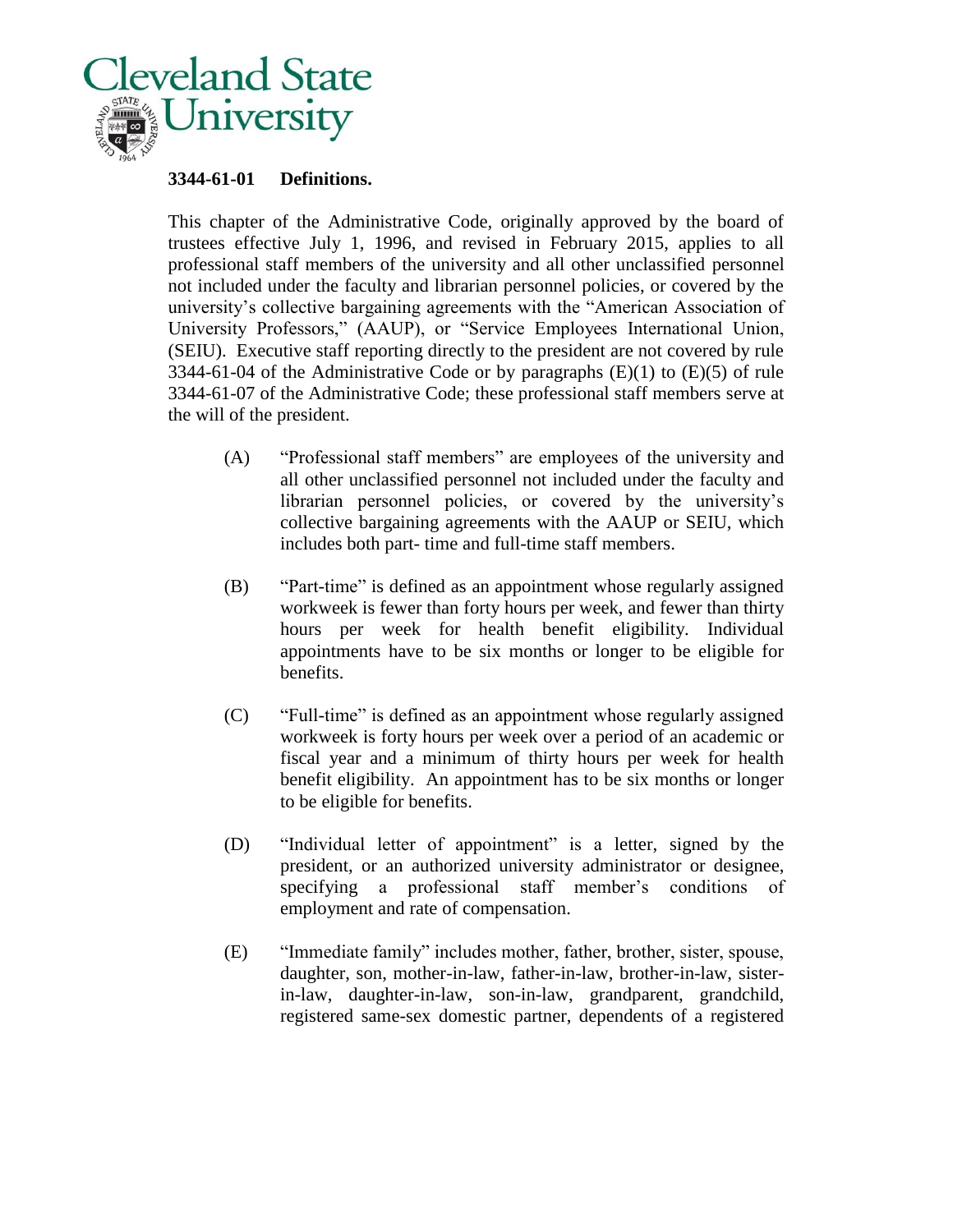same-sex domestic partner, legal guardian, stepparent, stepchild or other person who stands in place of a parent.

- (F) "Unit" defines the area of a staff member's activity, regardless of administrative level within the university. Unit refers generally to an organizational structure; e.g. a department, office, sector, or center, and normally will be under the direction of a unit head/administrator and a unit supervisor.
- (G) "Salary grade" is an established pay range for each position noting the minimum and maximum salaries for the pay range.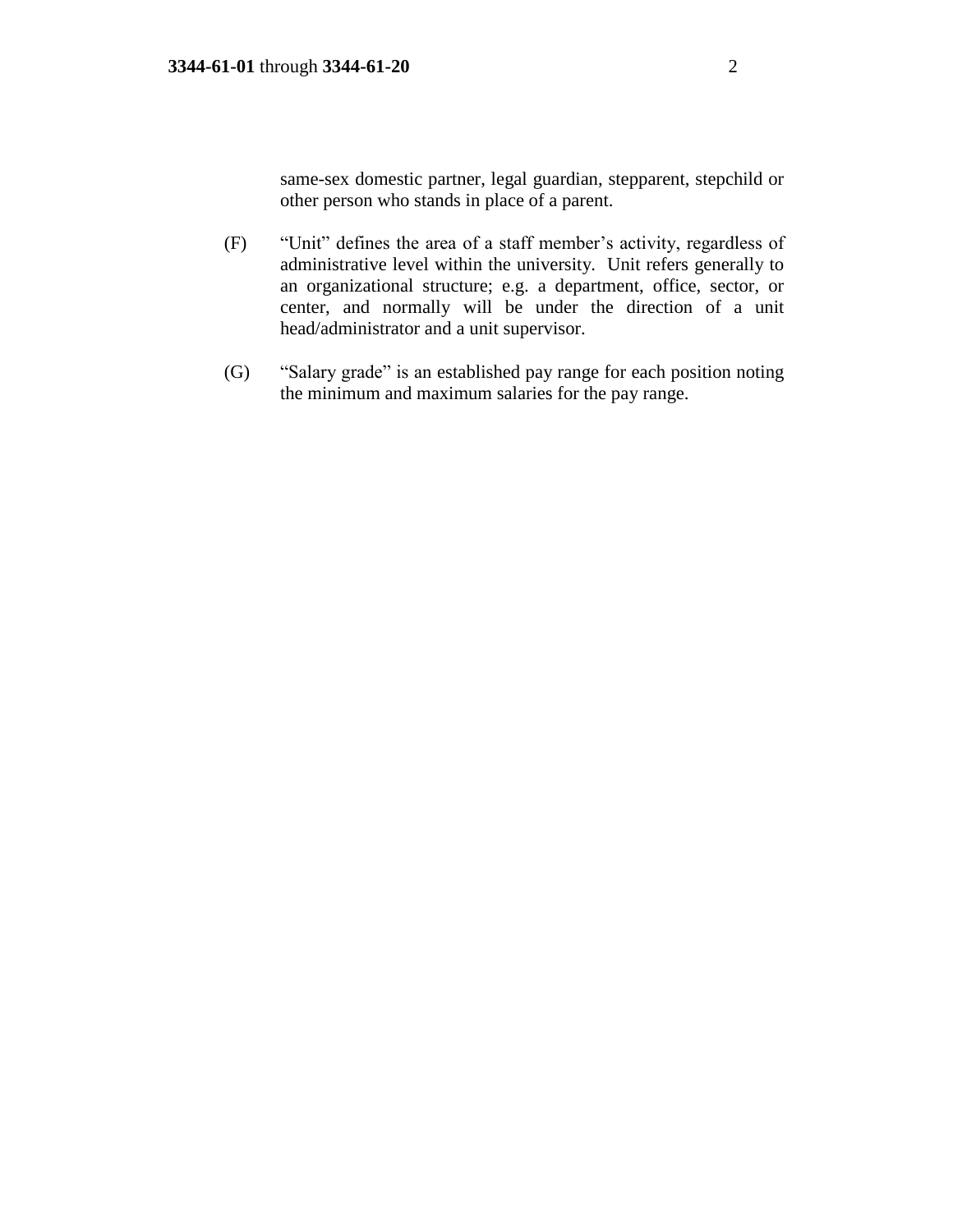#### **3344-61-02 Appointment and conditions of employment.**

(A) Appointment.

Appointments shall be made in accordance with the affirmative action plan of the university as approved by the board of trustees.

(B) Procedures for appointment.

The unit, in conjunction with human resources compensation, develops a job description detailing the duties, responsibilities and minimal requirements and qualifications necessary to perform the functions of the position. Human resources compensation analyzes the description and assigns a salary grade to the position. Following this process, the unit obtains presidential or designee approval, and authorizes university administrator approval to initiate the appointment.

(C) Letter of appointment terms.

Only the president, or an authorized university administrator or designee, may provide a staff member with a letter of appointment, which stipulates the term of appointment, title, salary grade and salary. Professional staff members are considered employees at will, subject to the provisions of these policies. Professional staff members shall receive subsequent notice of salary adjustments, as appropriate.

(D) Professional staff regular and temporary appointment.

There are two categories of appointment: regular or temporary.

- (1) Regular Appointment. Regular appointments are identified as regular base-funded or regular funds-available.
- (2) Regular base-funded. Regular base-funded are appointments to positions that are funded by instruction and general, general fee or auxiliary funds. The individual occupying the position is designated as full-time or parttime.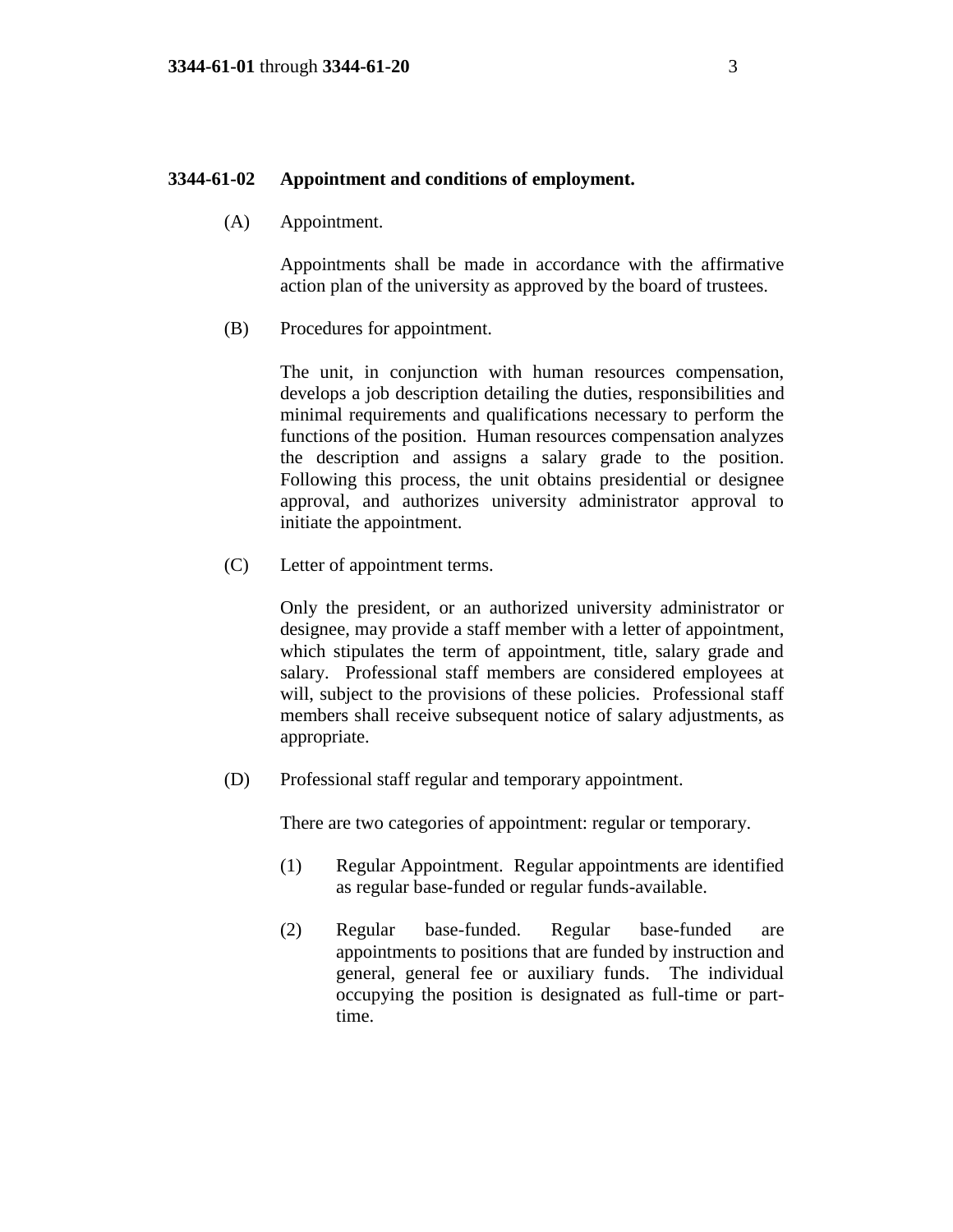- (3) Corresponding employment appointments may be renewed annually.
- (4) Regular funds-available. Regular funds-available are appointments to positions that are not funded by instruction and general, general fee, or auxiliary funds. The position is not assumed to be continuing; continuation is contingent upon funds availability. Consequently, employment letters indicate specific starting and ending dates. The individual occupying the position is designated as full-time or parttime.
- (5) The provisions of paragraphs  $(E)(1)$  to  $(E)(5)$  of rule 3344-61-07 of the Administrative Code do not apply to staff members hired into regular funds available positions. The appointments of regular funds available employees may be ended without prior notice. Letters of appointment for regular funds-available appointments shall include a statement of these facts.
- (6) Temporary appointment. Individuals hired for a specific project or hired for a similar task on an intermittent basis over an extended period of time (duties that occur sporadically) are categorized as temporary. Employment is contingent upon project need, intermittent workload peaks and funding availability; consequently there is no expectation of continued employment. Letters of appointment shall be either annual, as needed hourly or salaried and shall indicate specific starting and ending dates that are tied to a specific project. Although the time period may not extend beyond one year, the assistant vice president of human resources or designee may grant time extensions, if the extension relates directly to the original project, subject to the renewal of waiver of posting.
- (7) The provisions of paragraphs  $(E)(1)$  to  $(E)(5)$  of rule 3344-61-07 of the Administrative Code do not apply to temporary professional staff members. These appointments may be ended without prior notice. Letters of appointment for temporary positions shall include a statement of these facts.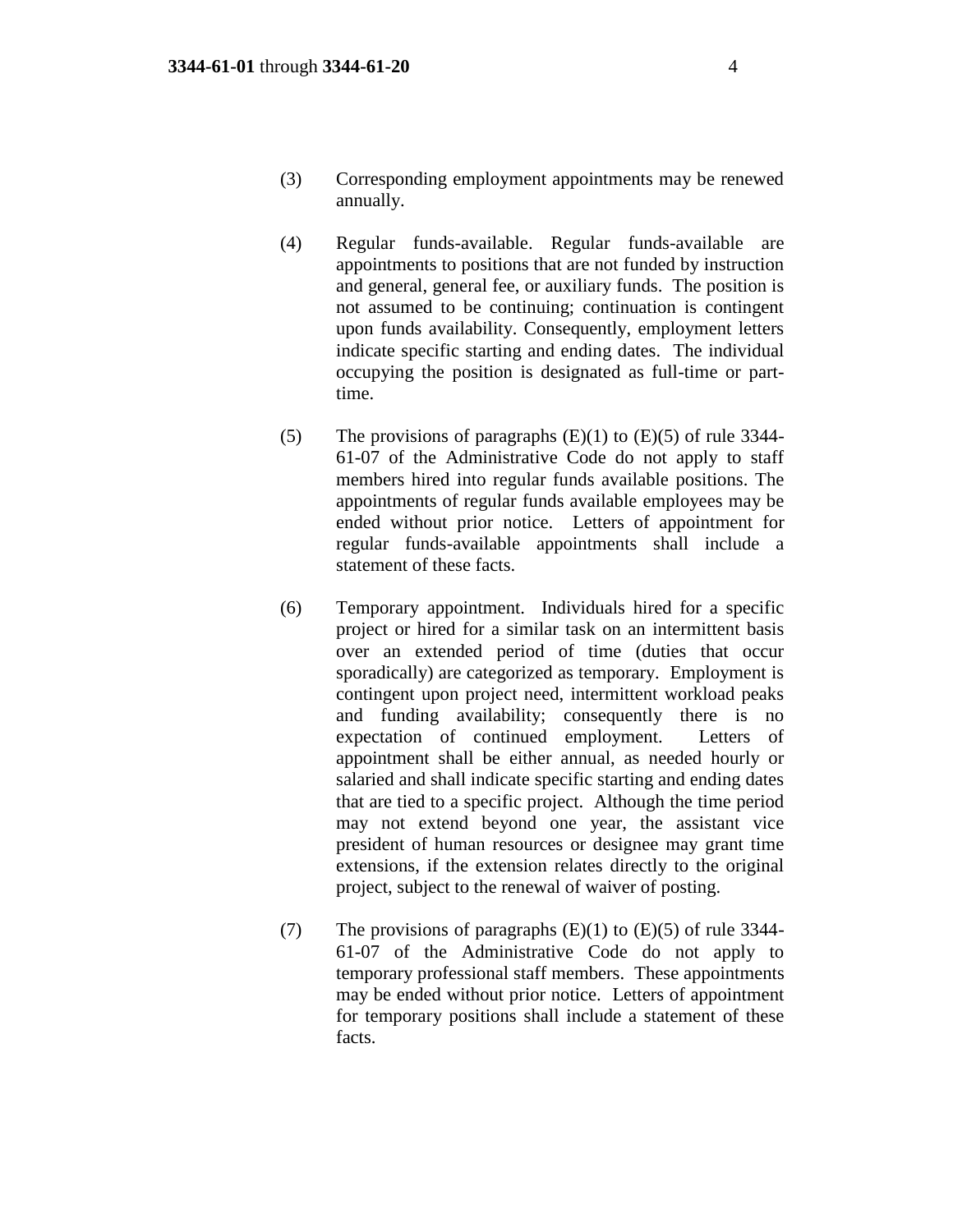- (8) Introductory period. Newly hired professional staff members shall serve an introductory period of six months. Staff members promoted or transferred from a bargaining unit or classified position are also subject to this introductory period. This period is designed to permit the staff member's supervisor to ascertain the staff member's skills and potential. The introductory period may be extended for an additional ninety days as requested by the supervisor and approved by the assistant vice president of human resources or designee. The employment of staff members who do not satisfactorily complete an introductory period may be terminated pursuant to rule 3344-61-07 of the Administrative Code.
- (E) Job titles and descriptions
	- (1) Job titles and descriptions provide functional meaning and organizational consistency throughout the university.
	- (2) Every full-time and part-time professional staff position must have a written job description appropriate to the position and title that shall be provided to the staff member at the time of the initial appointment. The job description shall include title, major duties and responsibilities, minimum job requirements, preferred requirements (if any), supervisory and budgetary responsibility, reporting relationships, salary grade, and other pertinent information, as determined by human resources compensation.
- (F) Personnel files and contents

The official personnel file is maintained in the department of human resources. The official personnel file for each staff member shall contain the following in either hard copy or electronic form, if available:

(1) Letter of application and all materials requested or received by the university from persons other than the applicant in connection with the staff member's original employment, including official academic transcripts;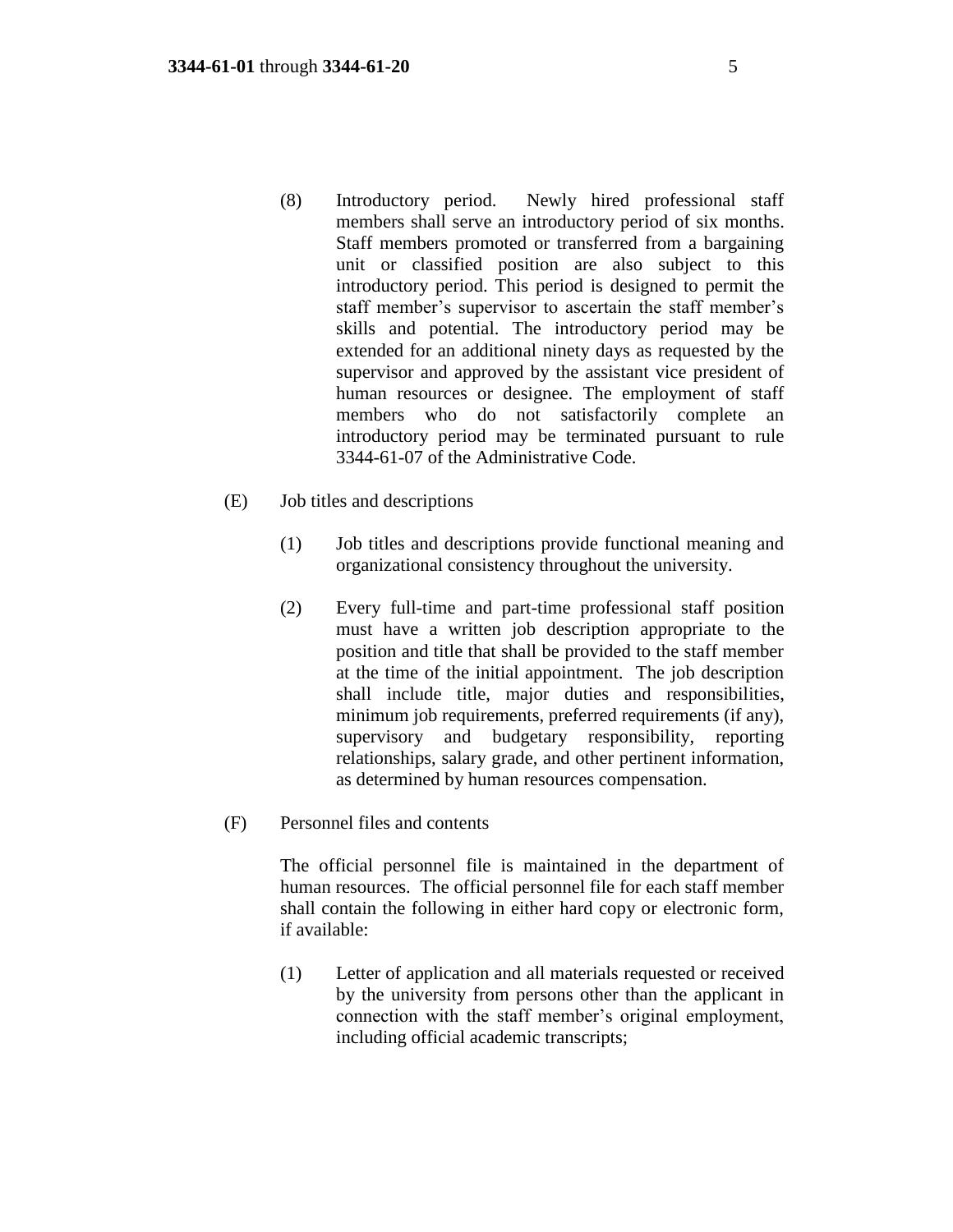- (2) Offer of appointment, initial date of employment, and letter of appointment;
- (3) Job description(s);
- (4) Documents relating to position classification, grade, and length of time in position;
- (5) Documents pertaining to reclassifications or transfers; Documents pertaining to salary recommendations;
- (6) Documents pertaining to the staff member's professional activities and accomplishments;
- (7) Performance evaluations and reviews;
- (8) Disciplinary actions and information pertaining to disciplinary actions; personnel actions pertaining to extended leaves;
- (9) Information pertaining to separation from employment.
- (10) All personnel files are public records. The professional staff member, the staff member's supervisor, university general counsel, institutional equity and prospective supervisors, may view the personnel file without written request. All other requests must be submitted by a public records request. The professional staff member, whose file is being viewed as a result of a public records request, shall be notified of the request in writing by the department of human resources.
- (11) Other personnel related files containing benefits information, workers' compensation, medical, "Family Medical Leave Act" (FMLA), or "American Disability Act" (ADA) information shall not be maintained in the official personnel files and shall not be available for public inspection.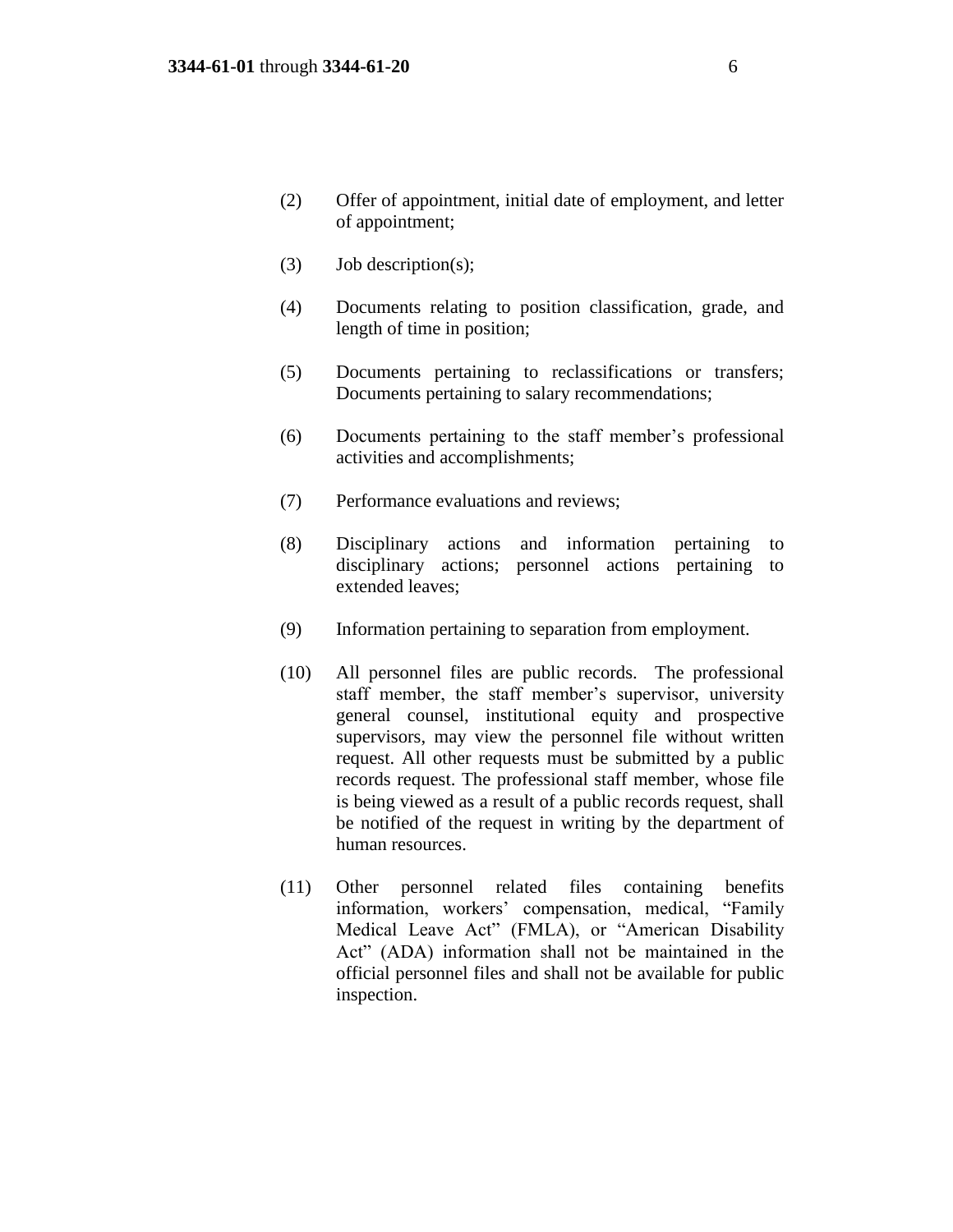- (G) Joint appointments
	- (1) Persons with appropriate qualifications may be given a joint appointment to the faculty and professional staff. In such cases, appointment procedures for both faculty appointment and professional staff appointment must be followed.
	- (2) Upon appointment, such persons shall enjoy the procedural rights of the professional staff as to their professional staff employment so long as their appointment for executive, professional, or administrative work is in effect.
	- (3) This section does not prohibit the granting of academic tenure to personnel on joint appointments involving an academic department.
	- (4) Adoption of these professional staff rules shall not divest a person of any tenured faculty status acquired prior to initial adoption.
- (H) Nepotism. The university may employ members of the same immediate family, on a full-time or part-time basis, so long as neither family member is responsible for the decision to hire, supervision, direction, evaluation or recommendation as to merit increases for the other. Relationship by family, marriage, or partnership shall constitute neither an advantage nor a deterrent to appointment in the university, provided the individual meets and fulfills the appropriate appointment standards.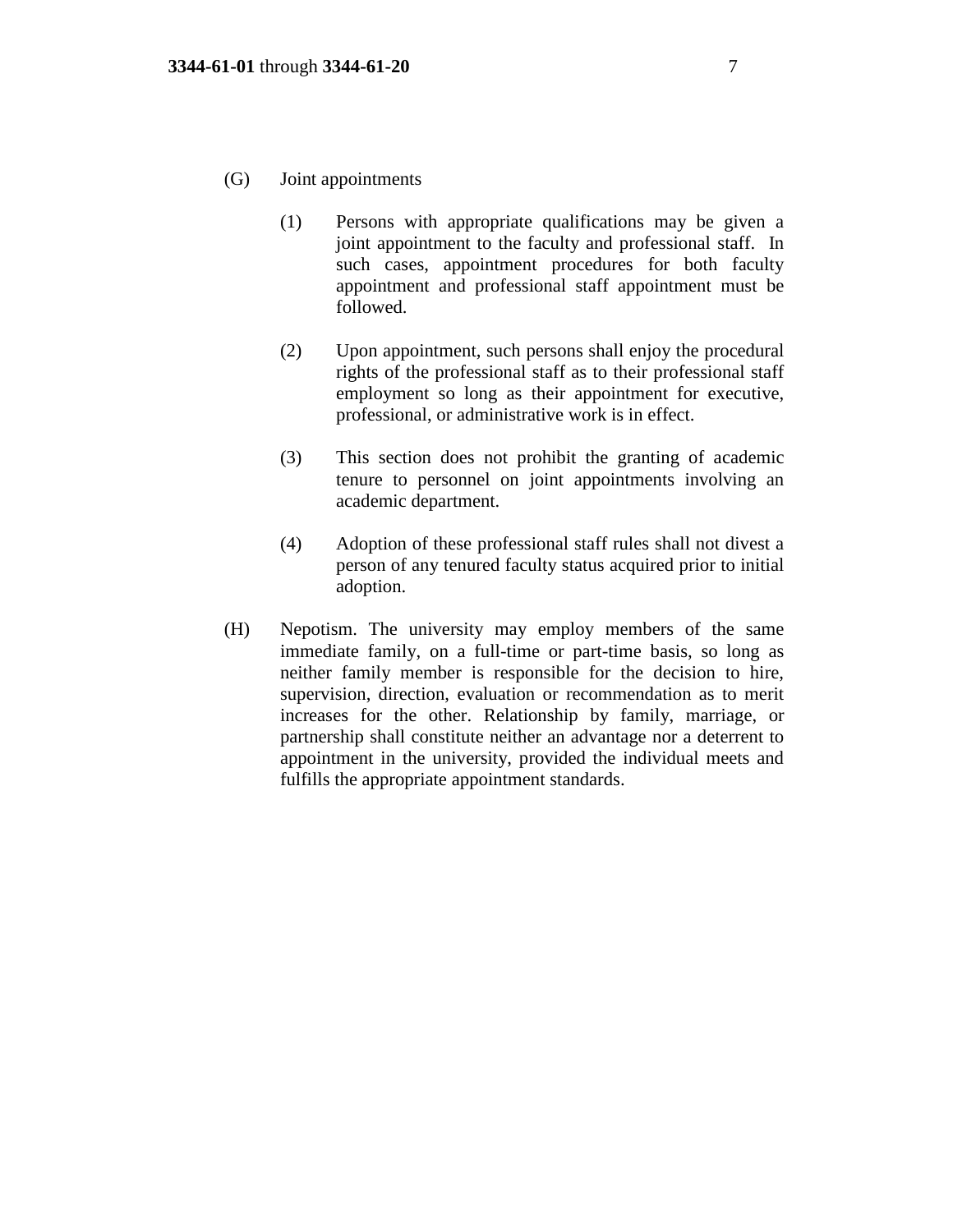#### **3344-61-03 Annual performance evaluations.**

- (A) Cleveland state university is committed to promoting a highly engaged employee workforce. To achieve this, overall institutional goals are communicated, which are subsequently incorporated into college or department and individual staff member specific goals. Cleveland state university aligns the efforts of staff members towards achievement of university goals by providing performance planning, assessment, coaching and development.
- (B) General. The department of human resources is responsible for the development, implementation, ongoing maintenance and training of the performance management system. All full and part-time professional staff members are required to participate in the annual performance appraisal process. Each supervisor is charged with ensuring the timely completion of the performance evaluation, approved by their immediate supervisor, prior to discussions with the staff member.
- (C) The final performance evaluation, a shared responsibility between the staff member and supervisor, shall reflect each perspective on the attainment of previously established goals, an objective review of job competencies, and the execution of job responsibilities. The evaluation shall conclude with an overall supervisory rating with comments pertaining to the performance cycle, focusing on areas of achievement, areas for improvement, and goals for the subsequent year.
- (D) Responsibilities.
	- (1) Annual evaluation. Performance evaluations shall be completed annually. Professional staff members whose hire date is less than six months prior to the end of the evaluation cycle shall not be eligible for a merit adjustment, but may participate in a mid-year review.
	- (2) Implementation. The professional staff member's immediate supervisor is responsible for the timely completion and submission of the annual performance review. As part of this process, the supervisor ensures that the staff member and the next level supervisor have had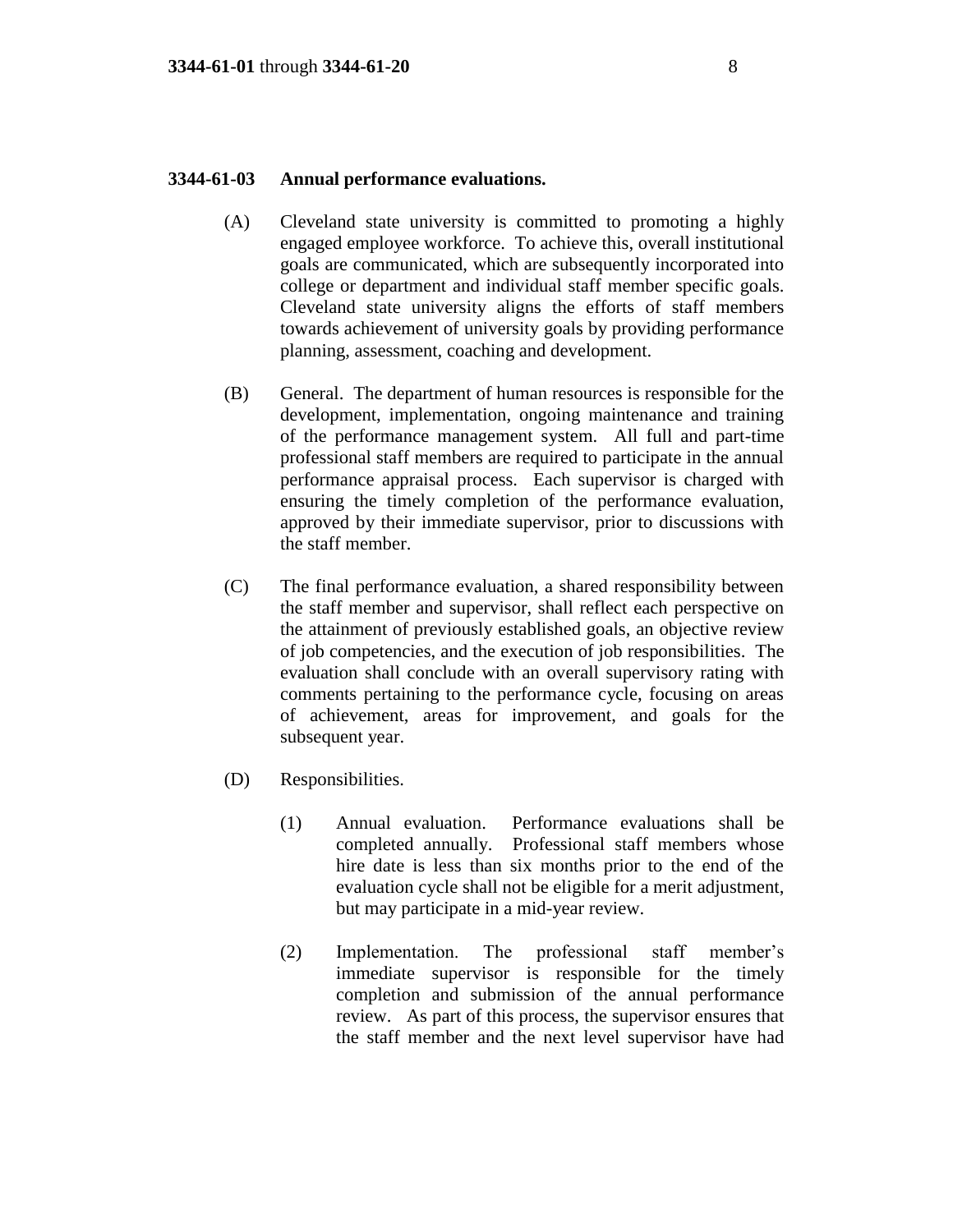input into the review process. The staff member must acknowledge that the performance discussion was held by providing an electronic signature.

- (3) Professional staff members are encouraged to add their final comments following the discussion of the evaluation with the supervisor using the comments section under the overall rating tab.
- (4) Review of performance evaluation. A staff member who disagrees with the overall performance evaluation rating may request a review by the department of human resources. The staff member must submit a written statement detailing the basis for the challenge with any relevant documentation supporting the claim. The assistant vice president of human resources or designee, shall review the submission and take whatever remedial action that may be warranted.
- (5) The staff member's written statement must be submitted to their supervisor and human resources within ten working days after the final performance discussion. The staff member's rebuttal, plus any additional documentation resulting from it, shall be attached directly to the electronic performance assessment form. Additionally, the next level supervisor must be apprised of the rebuttal and any subsequent action.
- (6) The results of the performance evaluation process, including the individual and overall rating scores and eligibility for any merit award based on the scores, shall not be subject to the complaint resolution steps and process set forth in paragraph (G) of rule 3344-61-08 of the Administrative Code.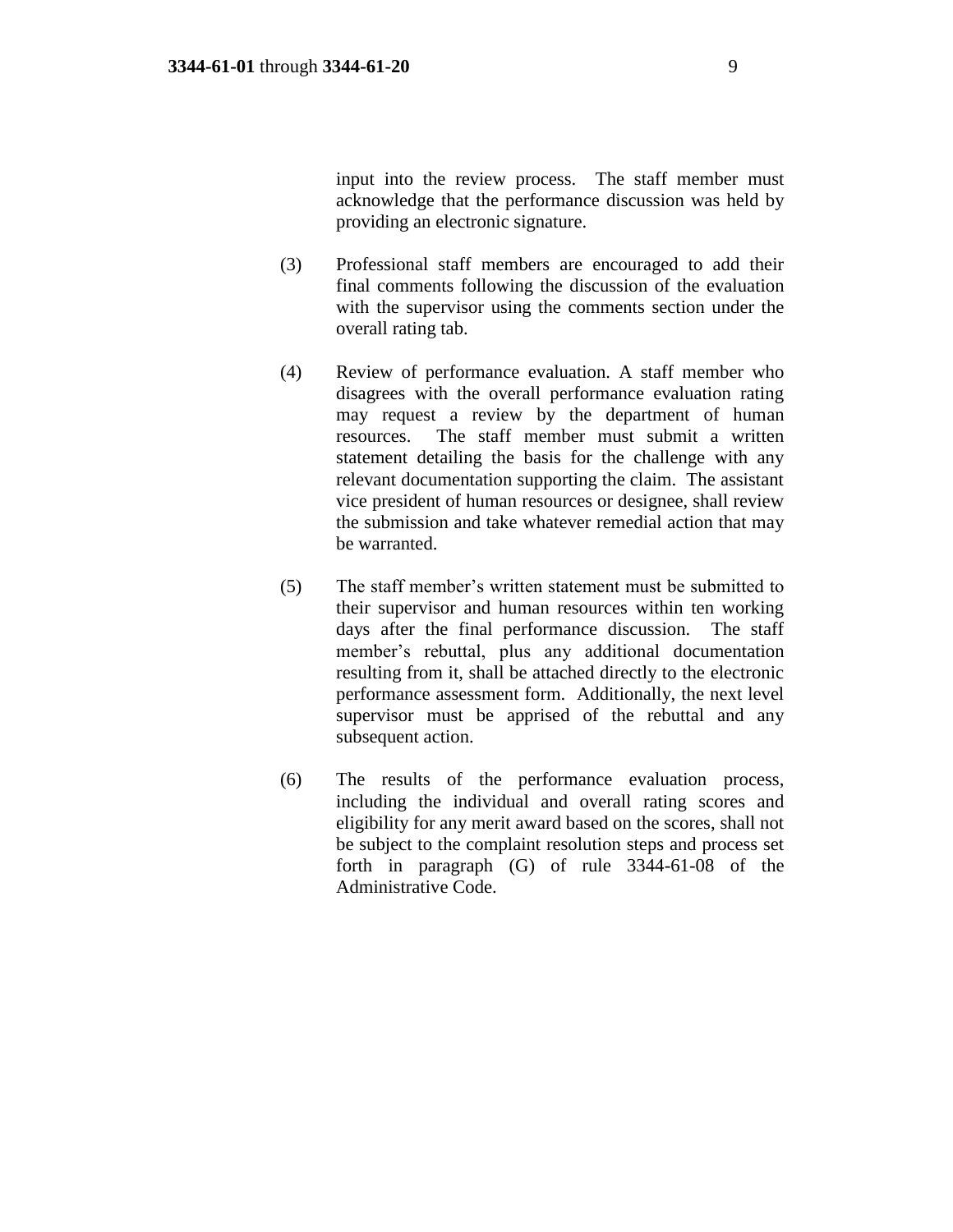# **3344-61-04 Job classifications and salary adjustments**.

Job classifications and salary adjustments are administered in accordance with the Cleveland state university professional staff compensation program.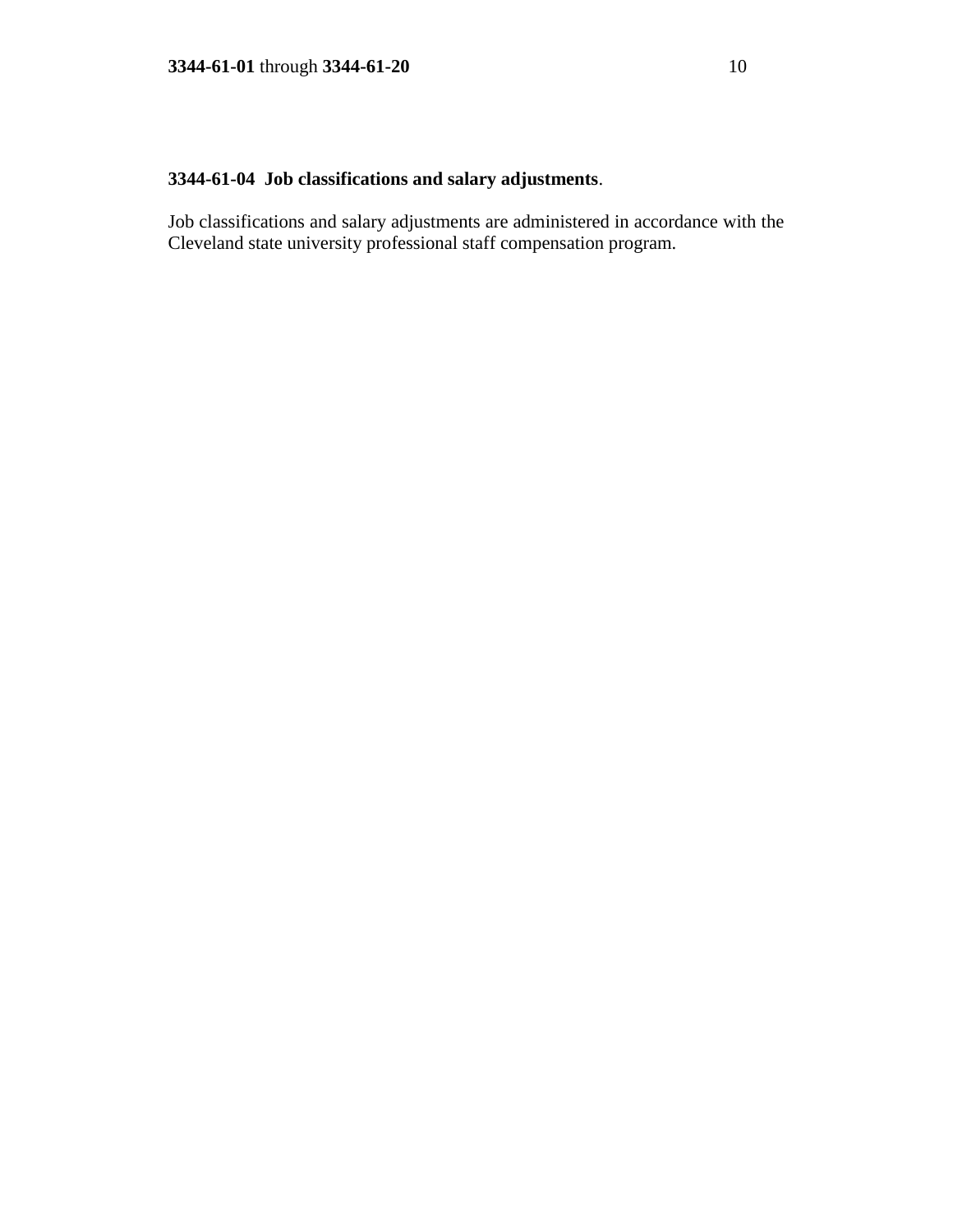## **3344-61-05 Administrative leave**.

When the president of the university or designee determines that the continued presence of a staff member on the campus constitutes a substantial interference with the orderly functioning of the university or of an area, unit, department or college, a professional staff member may be placed on administrative leave pending review. Such leave may be with or without pay.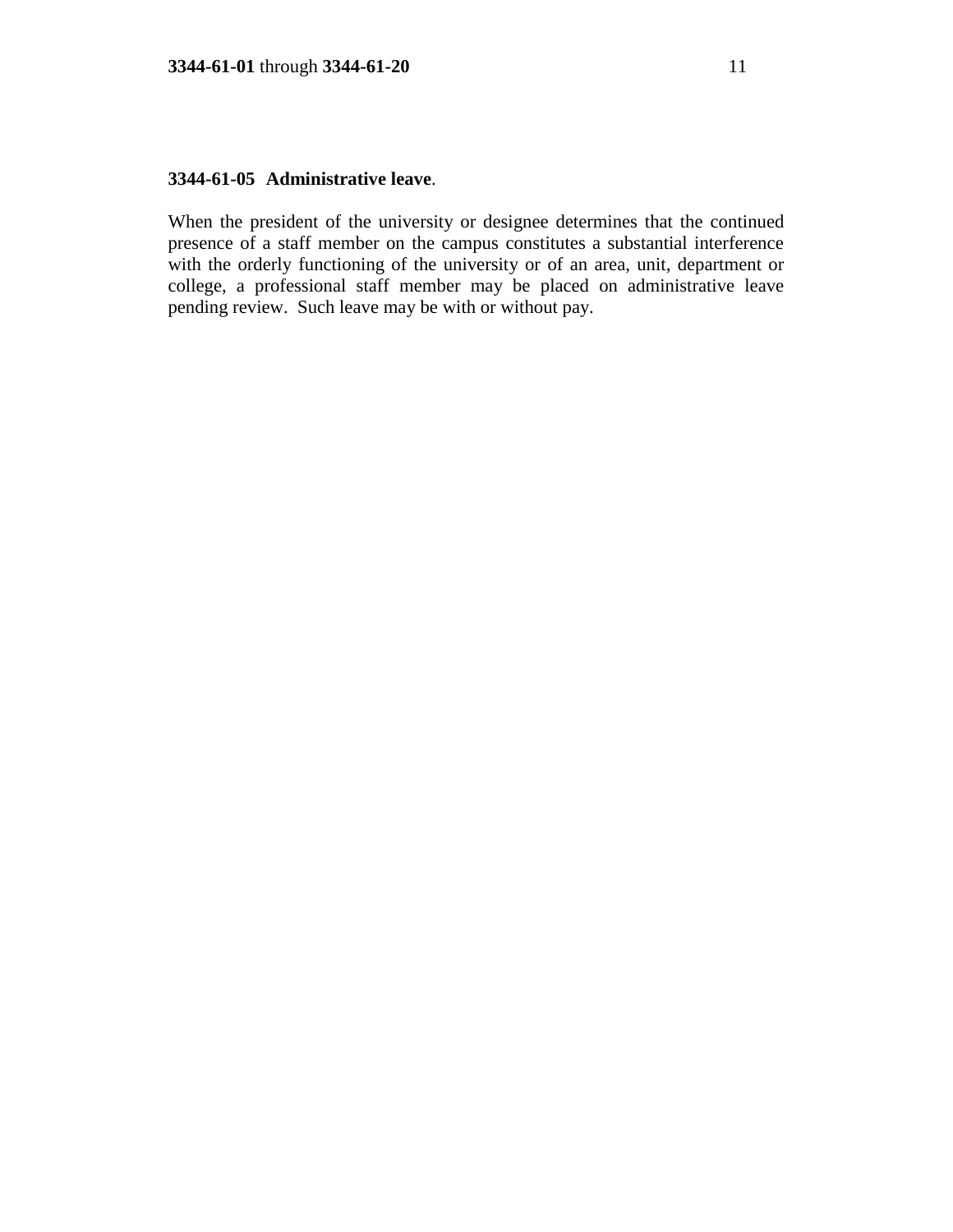## **3344-61-06 Progressive corrective action.**

- (A) The purpose of progressive corrective action is to impress upon a staff member the need to improve performance or behavior. Progressive corrective action is encouraged to the extent practicable and appropriate. Progressive corrective action may include oral and written warnings. Nothing limits the right of the university to bypass progressive corrective action and immediately suspend or dismiss a professional staff member for any offense that, in the university's sole discretion, is of such a serious nature that use of progressive corrective action is not appropriate or warranted.
- (B) In any disciplinary matter where the charge is sexual discrimination or harassment of a student, or a claim of sexual violence that occurs on or near campus, the complainant will receive notice of hearings/meetings and outcomes at the same time the employee receives such notices, and the complainant may attend hearings/meetings with one support person.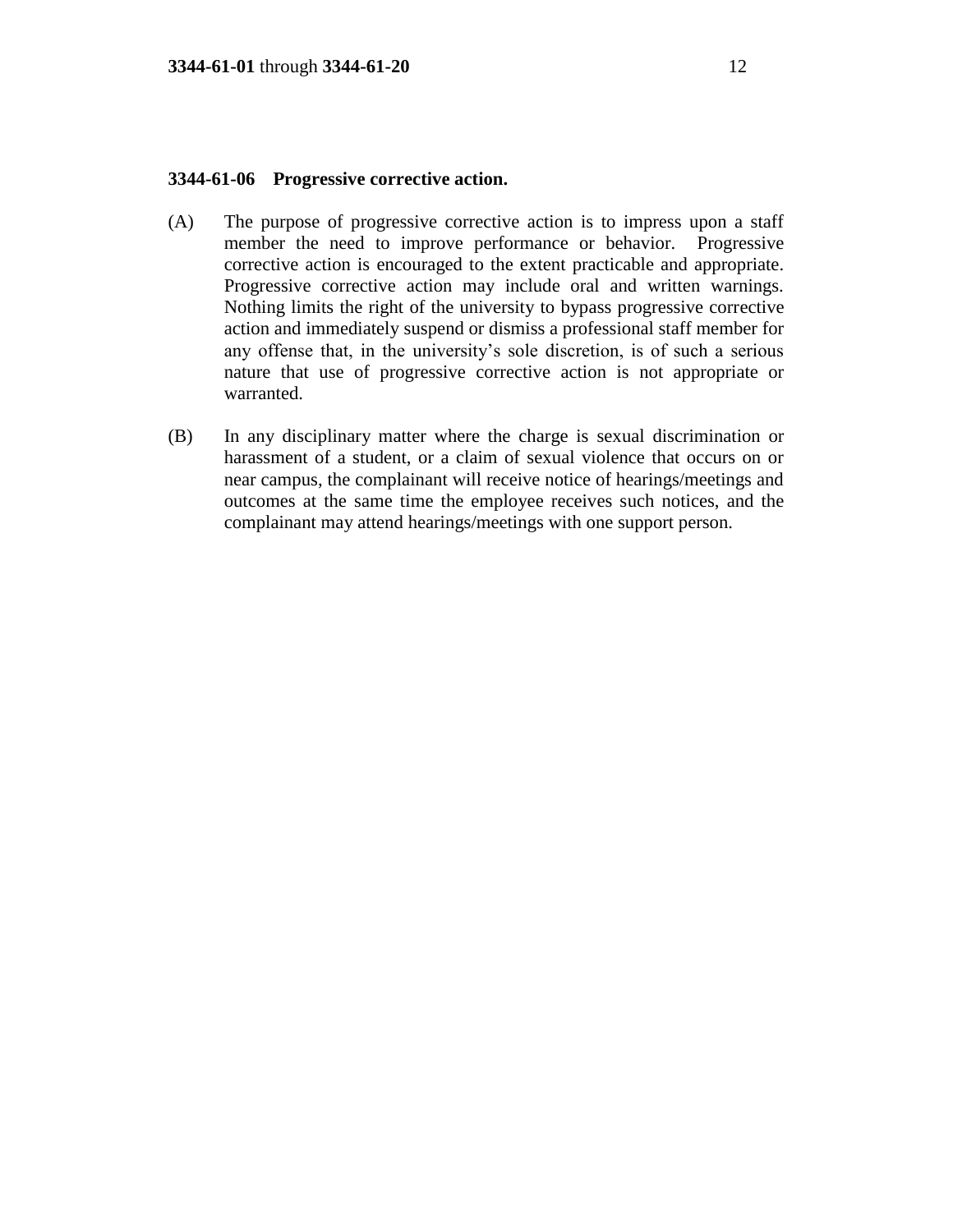### **3344-61-07 Termination of employment.**

- (A) The employment of a professional staff member may be terminated by resignation, retirement, removal during introductory period, termination of appointment, layoff, or dismissal.
	- (1) Resignation. Professional staff members have an obligation to provide the university a written notice of intent to resign. Notice should be given to the immediate supervisor and forwarded to the appropriate administrative officer at least thirty days, or less if mutually agreed upon by the supervisor and the staff member, before termination of service.
	- (2) Retirement. A professional staff member planning to retire should give written notice of intent to their immediate supervisor at the earliest date possible, but not less than thirty days before termination of service.
- (B) Termination of appointment.
	- (1) Requests for termination of an appointment during an introductory period, accompanied by appropriate documentation, must be approved by the human resources department and the vice president responsible for that division, and may be implemented without prior notice after the approval is received.
	- (2) Recommendations to terminate all other appointments are to be made to the president or president's designee and shall be accompanied by documentation from the appropriate administrative officers.
	- (3) If the president or the president's designee concurs with the recommendation(s), the president, or designee, shall direct that a notice of the termination of appointment be sent by regular and certified mail to the professional staff member's home address which is on file with the university. Such notice shall be deposited in the mail no later than the number of days prior to the termination of the professional staff member's appointment as described in the table set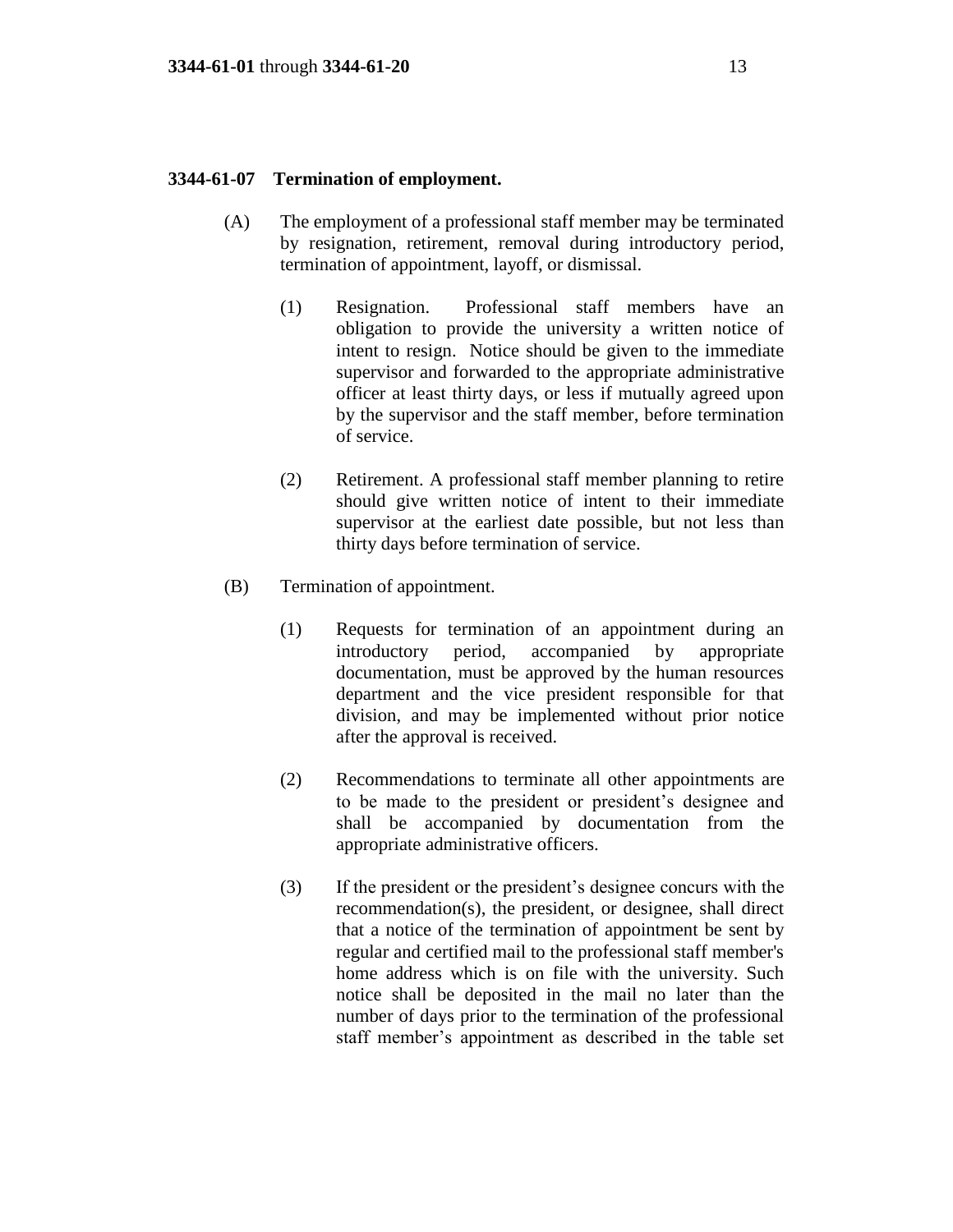forth in paragraph  $(B)(5)$  of this rule. It is the professional staff member's responsibility to regularly update the university with address change information.

- (4) The professional staff member in the second year or more of professional service at the university is entitled to be apprised of the reasons for termination of appointment in writing and may request a review of the decision through the complaint resolution procedure, as provided in rule 3344-61-08 of the Administrative Code.
- (5) Termination notice.

The amount of notice received will be based upon continuous years of university service since the last date of hire.

| Post introductory period to three years | Four weeks   |
|-----------------------------------------|--------------|
| Four to six years                       | Six weeks    |
| Seven to ten years                      | Eight weeks  |
| Eleven to fourteen years                | Ten weeks    |
| Fifteen or more years                   | Twelve weeks |

- (C) Exceptions. The provisions of this section are not afforded to the categories of personnel listed below. Those employees may be terminated with legal reason, at any time and without reference to the notice periods set forth in paragraph  $(B)(5)$  of this rule:
	- (1) Staff members serving an introductory period;
	- (2) Staff members hired into funds-available positions; and
	- (3) Staff members hired into temporary positions.
- (D) Layoff.

Termination of professional staff members prior to, during, or at the end of an appointment period may occur because of a financial emergency or because of reorganization or position elimination. Such a termination of appointment shall be designated a layoff.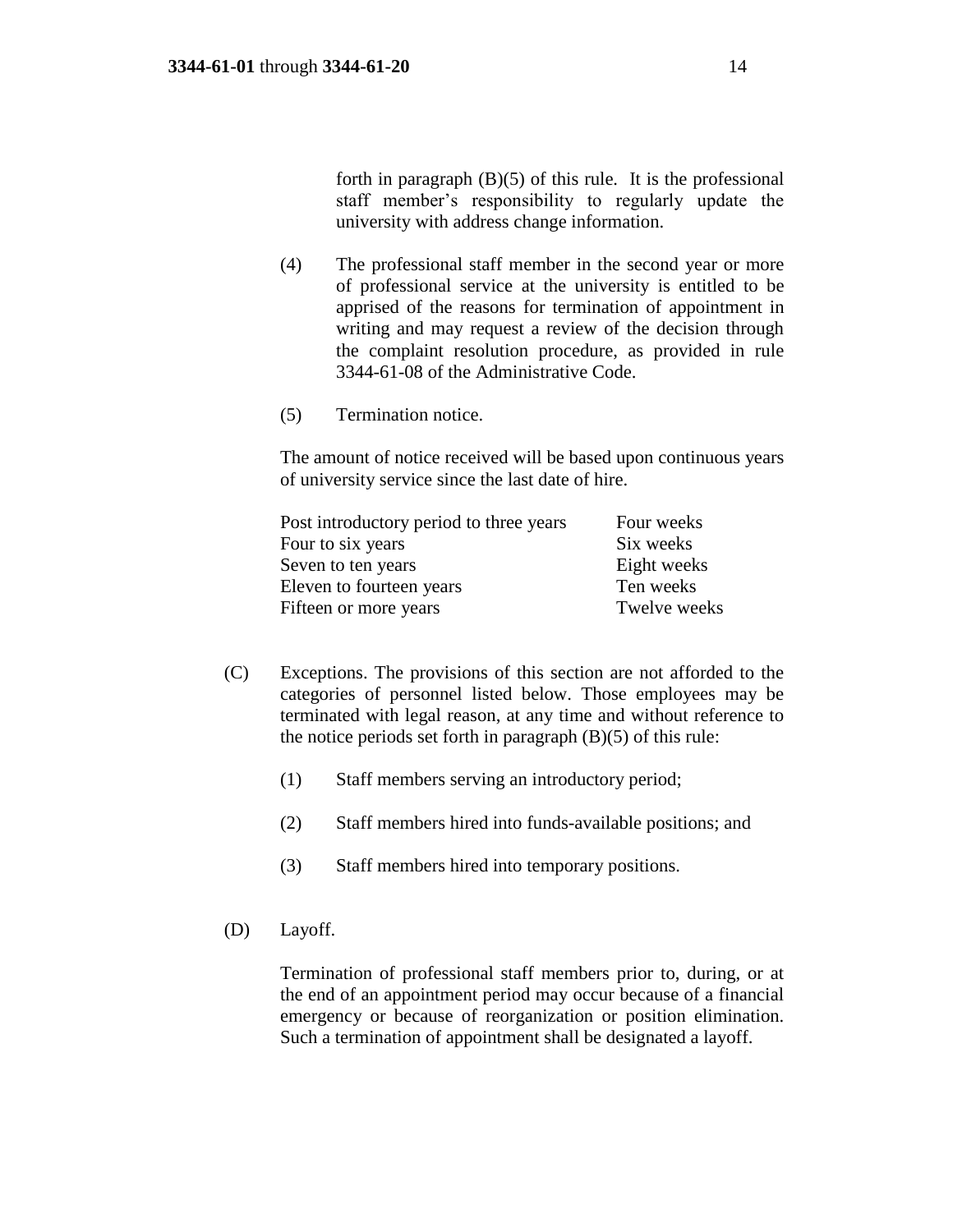- (1) Layoff due to financial emergency. Layoff of a professional staff member may occur, when deemed necessary by the president or designee, due to a financial emergency as declared by the board of trustees. Upon occurrence of the layoff, the individual's termination document shall designate that the layoff was due to financial emergency.
- (2) Layoff due to reorganization or position elimination. Layoff of professional staff members at the university may occur when reorganization is deemed necessary due to a budget or program decision requiring program discontinuance, curtailment, or redirection. Position elimination occurs due to budgetary constraints or when, in the university's discretion, the position is no longer required. Such positions may not be backfilled.
- (3) Reorganization or position elimination must be reviewed by the department of human resources and approved by the president or designee. Upon occurrence of the layoff, the staff member's termination document shall designate the reason of either reorganization or position elimination.
- (4) Professional staff member laid off due to financial emergency or reorganization shall be accorded the following rights and privileges:
	- (a) The unit head must provide documentation to justify the layoff of the professional staff member(s) under this section. Such documentation must be forwarded to the appropriate vice president or the provost for approval to proceed, and a copy must be sent to the attention of the assistant vice president of human resources. If the release is initiated at the vice president or the provost level, all appropriate documents shall be forwarded to the president or designee for approval to proceed. The staff shall be notified in writing of the decision to effectuate the release. Such notice will be provided.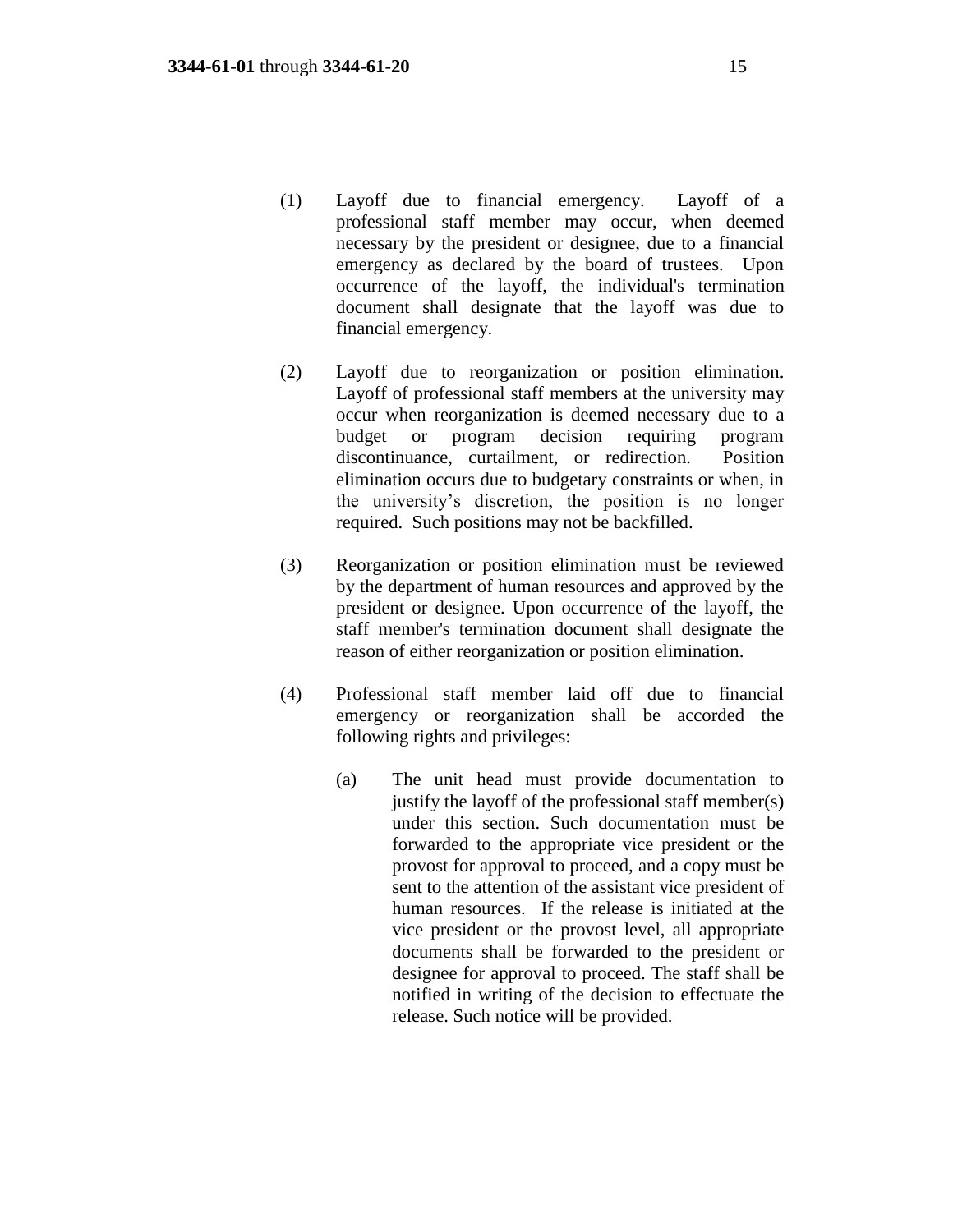- (b) Staff members who are laid off pursuant to this section may review the listing of all current university job openings to attempt to secure alternative appointments within the university. Affected staff members must meet the qualifications of the open positions for which they apply.
- (c) If, within a period of eighteen months from the date of the layoff of a professional staff member, the president or designee, determines that the professional staff member's position should be reopened, within the same department, title and grade, then re-appointment shall first be offered to the laid off staff member. The offer shall be sent to the last known mailing address of the staff member, who shall have a reasonable time, not to exceed fifteen days from the date that the letter is mailed, within which to accept or decline the offer of reappointment.
- (d) The staff member being laid off shall be entitled to a hearing in accordance with the procedures provided in rule 3344-61-08 of the Administrative Code, complaint resolution procedures, if the staff member requests such a hearing. Such a hearing may occur subsequent to layoff.
- (E) Dismissal. Professional staff may be dismissed for performance or conduct deficiencies, including, but not limited to the following:
	- (1) Unsatisfactory performance;
	- (2) Neglect of assigned duties and responsibilities;
	- (3) Violation of recognized standards of professional conduct or performance;
	- (4) Personal conduct that impedes the individual's proper fulfillment of assigned duties and responsibilities;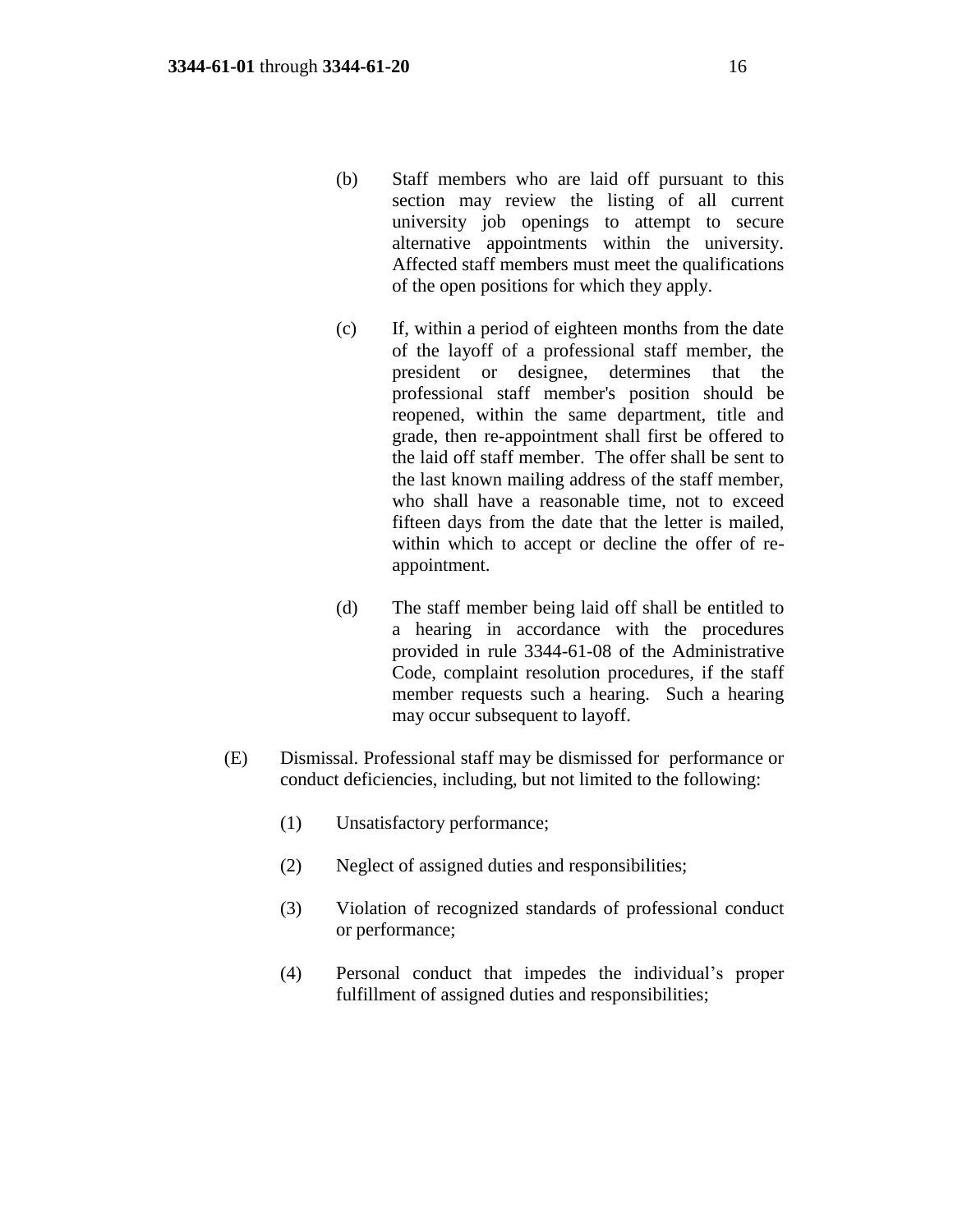- (5) Personal conduct that violates state or federal law including, but not limited to:
	- (a) The use of illegal substances or abuse of prescribed medications.
	- (b) Possession of illegal substances, the illegal possession of drugs and medication for the purpose of the sale of those substances or drugs.
	- (c) Sexual, ethnic, racial, or religious harassment, or any other harassment prohibited by law.
	- (d) Personal conduct that interferes with the operations of the university;
	- (e) Conviction of a crime as defined in Section 2901.01 of the Revised Code, or a substantially equivalent offense under a municipal ordinance, which is committed on or affects persons or property of the university.
	- (f) Conviction of an infraction or crime which affects persons or property on the university campus, or any other infraction or crime that adversely affects performance of job duties and responsibilities.
	- (g) Concealing, falsifying, altering or removing university records, including electronic data records.
	- (h) Viewing, recording, copying, or otherwise using university records for which the individual does not have a business purpose to do so.
	- (i) Producing fraudulent or falsified credentials.
- (6) After consultation with the department of human resources, recommendations for dismissal shall be sent by the unit head to the appropriate vice president or the provost, along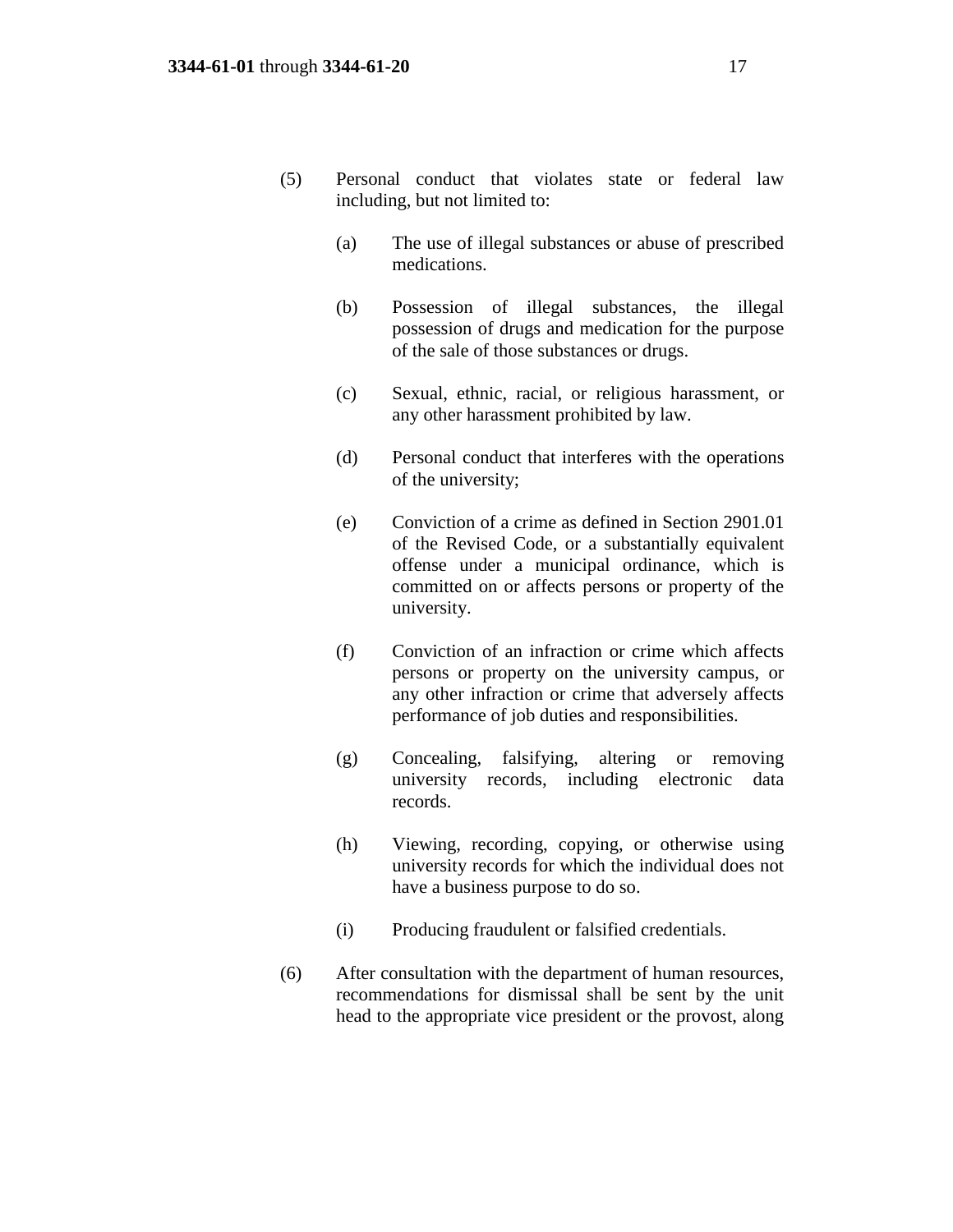with the appropriate documentation. Such recommendation shall be forwarded to the president for approval to proceed.

- (7) If the dismissal is initiated at the vice president or the provost level, after consultation with the assistant vice president of human resources, all appropriate documents shall be forwarded to the president or designee for approval to proceed.
- (F) Procedures for initiation and notification of dismissal of professional staff members.

If the recommendation to dismiss a professional staff member is accepted, written notification of dismissal must be sent by the president, or designee, to the professional staff member by certified and regular mail. Such notice shall indicate a date of discharge, not less than ten working days from the date of mailing. Professional staff members who are dismissed for cause are not entitled to the notice provisions of paragraph (B)(5) of this rule.

- (1) The professional staff member may request a timely predismissal hearing by providing written notification to the department of human resources. Such hearing shall be convened by the department of human resources and held within the ten day period. The hearing shall be held pursuant to the complaint resolution procedure set forth in paragraphs  $(G)(2)(c)$  and  $(G)(2)(d)$  of rule 3344-61-08 of the Administrative Code. In any disciplinary matter where the charge is sexual discrimination or harassment of a student, or a claim of sexual violence that occurs on or near campus, the complainant will receive notice of hearings and meetings and outcomes at the same time as the employee receives such notices, and the complainant may attend hearings and meetings with one support person.
- (2) If dismissal is effectuated, the dismissal shall be effective as specified on the notice of dismissal.
- (3) The staff member may request an appeal of the action within ten working days from the date of dismissal.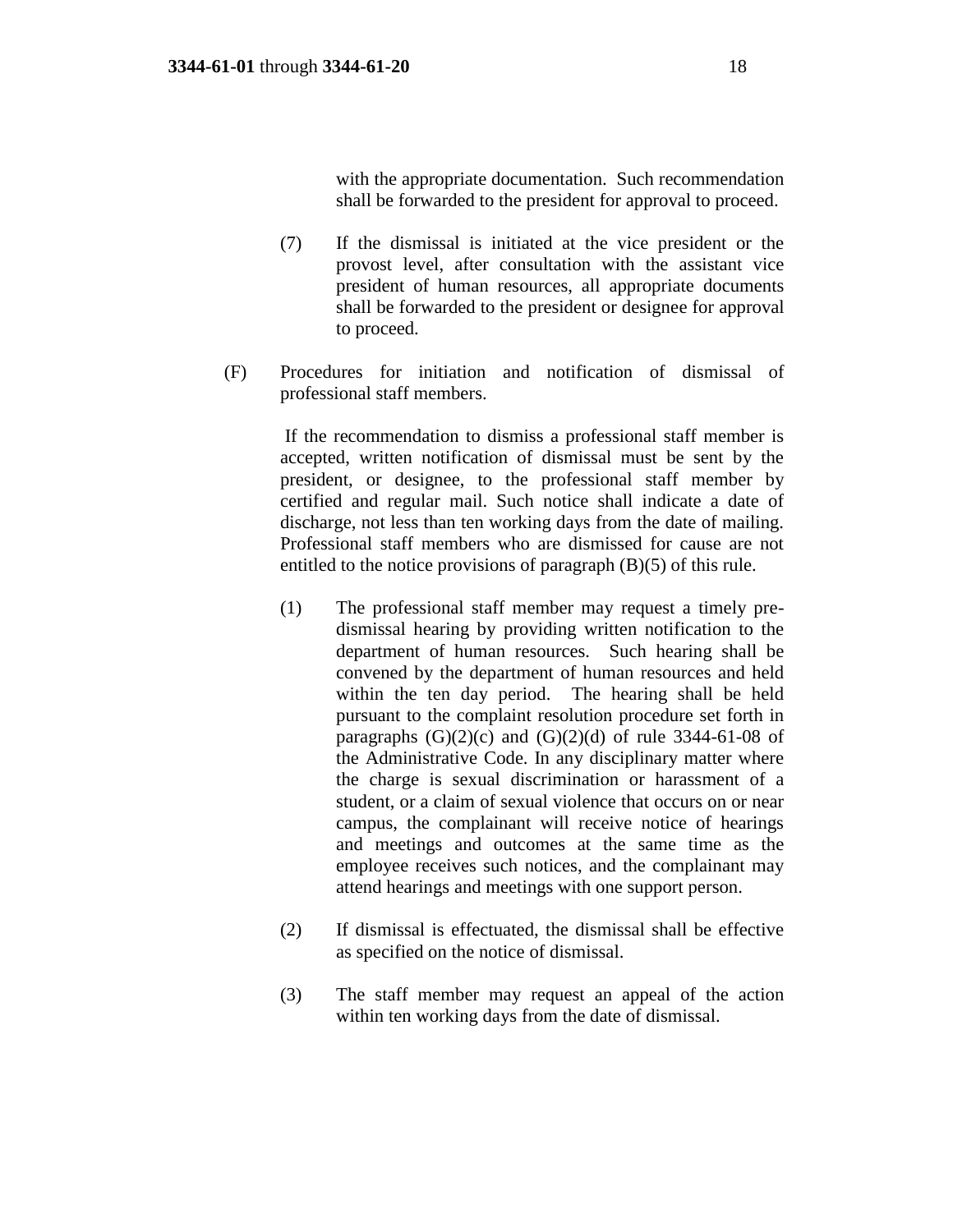(4) Information pertaining to professional staff members arrested for certain offenses can be found in rule 3344-61- 16 of the Administrative Code.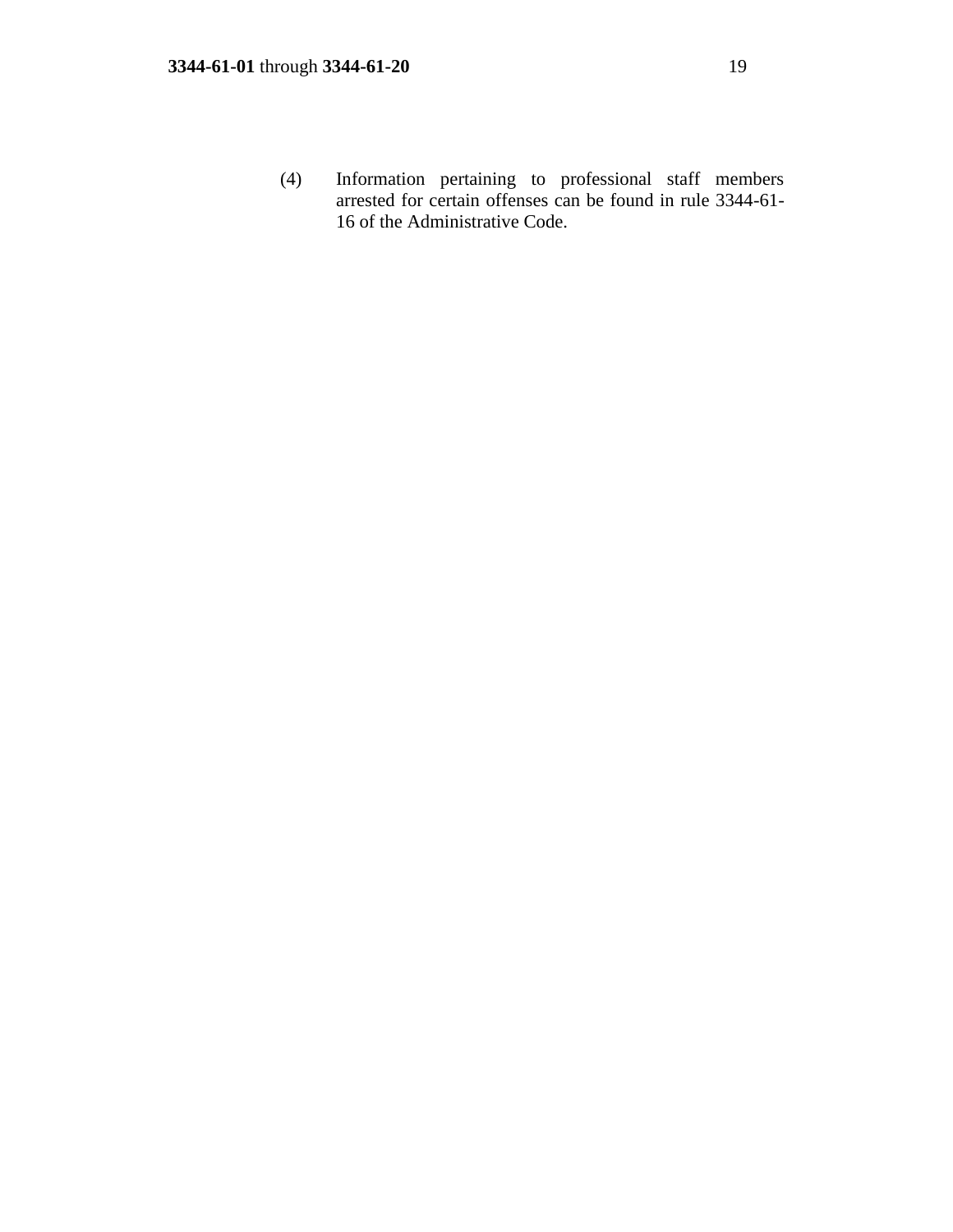### **3344-61-08 Complaint resolution procedure.**

- (A) It is understood that the prompt presentation, adjustment and response to staff complaints is desirable in the interest of sound employee relations. The prompt and fair disposition of complaints involves the important and equal obligations and responsibilities, both joint and independent, on the part of the university and the complainant to protect and preserve the complaint resolution procedure as an orderly means of resolving complaints.
- (B) Any claims of unlawful discrimination or harassment under federal and state civil rights laws, fair employment practice acts, or university policy shall not be processed through this complaint resolution procedure. Such claims shall be first discussed by the claimant with the university's director for institutional equity as a means of achieving an informal resolution of the claim. If an informal resolution is not possible, the claimant may file a formal written complaint with the university's office for institutional equity. The claimant and respondent shall have access to the resources available through the university's office for institutional equity.

If a complaint is related to a claim of sexual discrimination or harassment of a student, or a claim of sexual violence that occurs on or near campus, both the complainant and respondent to that claim will receive notice of hearings and outcomes at the same time, and both parties may, with one support person, participate in hearings. The complainant will have equivalent rights to appeal as the respondent, including to appeal if he or she believes sanctions are too light. The resolution of the complaint may be altered as a result of such appeal.

- (C) When other complaints arise, the professional staff member shall attempt to resolve the issue with his or her immediate supervisor through discussion, mutual understanding, and documentation if appropriate.
- (D) Dismissals as described in paragraphs (E)(1) to (E)(5) of rule 3344-61-07 of the Administrative Code are not subject to the provisions of this section. A dismissal hearing may be requested under that paragraph.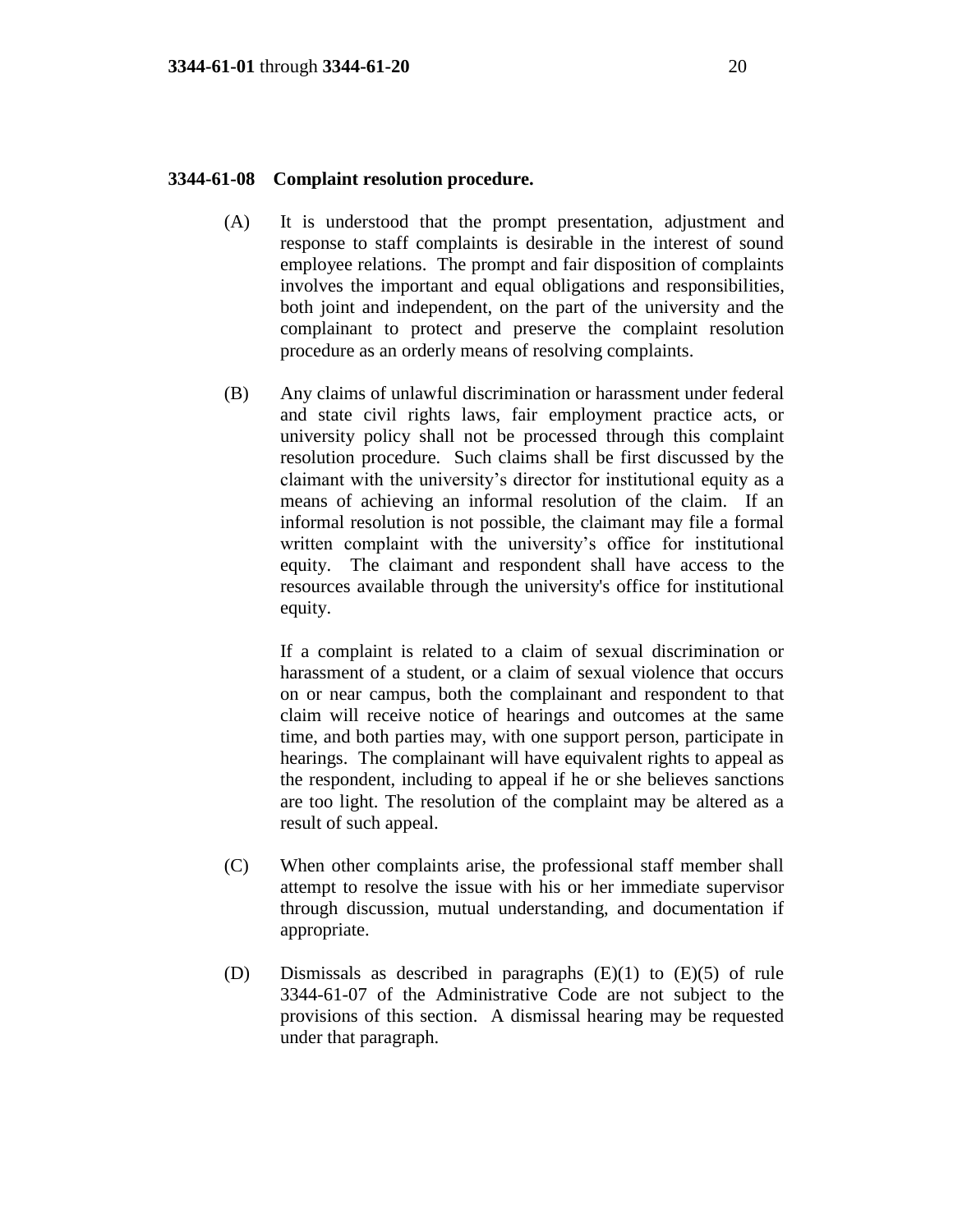- (E) Classification determinations by human resources compensation are not subject to the provisions of paragraph (G) of this rule. For classification appeals, professional staff members may utilize the appeal process set forth in the professional staff compensation program.
- (F) Procedures for complaint resolution under this section.
	- (1) A complaint, under this rule, may be brought by any professional staff member.
	- (2) A complaint is defined as a dispute or disagreement concerning the alleged misapplication of, misinterpretation of, or failure to comply with specific provisions(s) of this chapter, unless otherwise noted.
- (G) Complaint resolution steps and process.
	- (1) No parties may have legal representation present at any step in the complaint process. The professional staff member may invite a support person (e.g., relative or friend) of their choice to attend meetings, but the person may not act as the professional staff member's representative or present argument on the staff member's behalf. Such individual may only consult with the complainant.
	- (2) When complaints arise, the following procedure shall be followed.
		- (a) Pre-step: The professional staff member and their immediate supervisor shall meet to attempt to work out the complaint on an informal basis. If the complaint is not resolved under this informal method, the professional staff member shall proceed according to the steps in this paragraph.
		- (b) Step one: The professional staff member shall first present a written complaint to their department head, or designee, within ten working days of the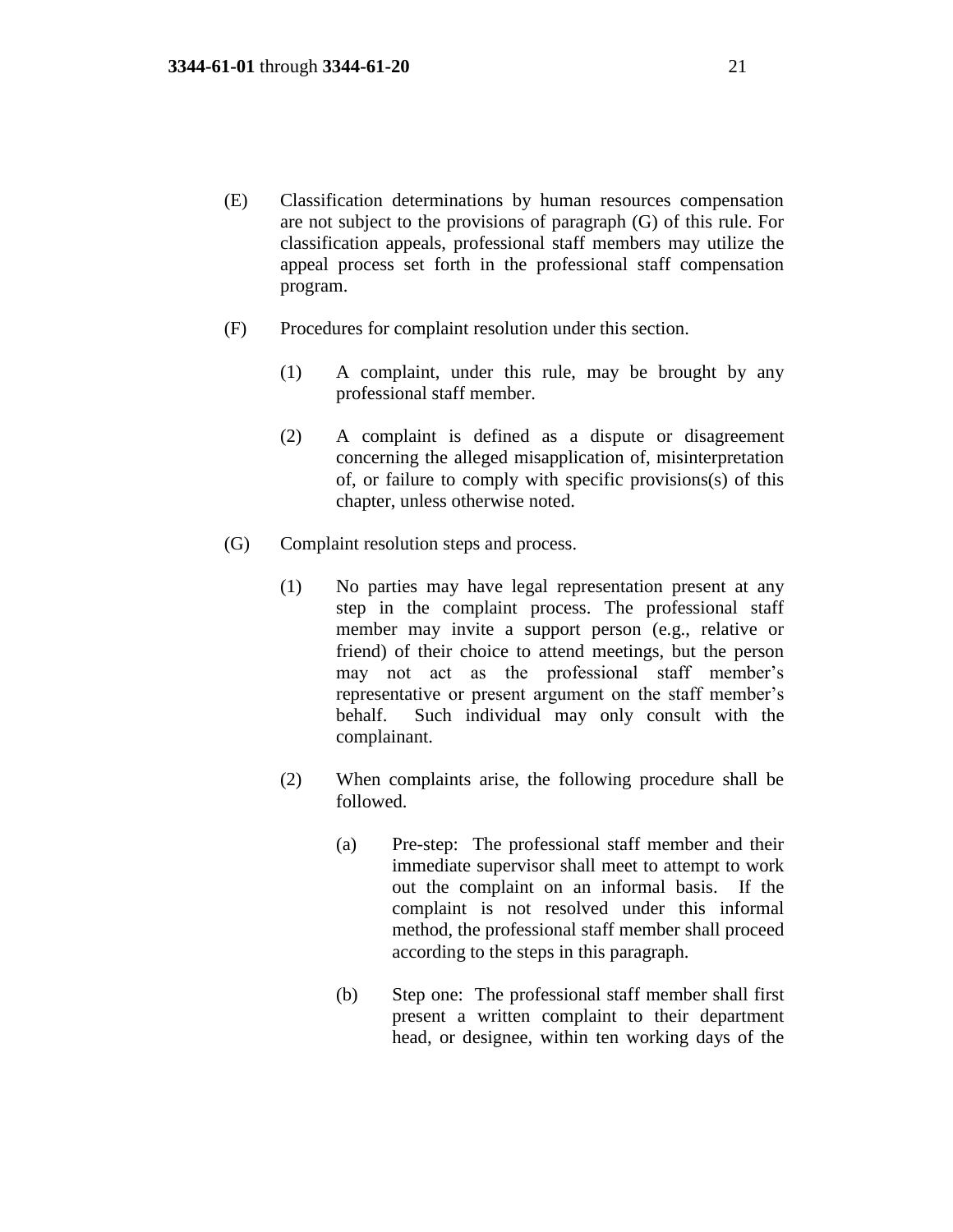event upon which the complaint is based. Within ten working days after receipt of the complaint, the department head, or designee, shall schedule a meeting with the aggrieved professional staff member to discuss the complaint and listen to the complainant's explanation. Following the meeting, the department head, or designee, shall issue a written response to the complaint within ten working days.

- (c) Step two: If the complaint is not satisfactorily settled in step one, the aggrieved staff member may file a written appeal with the assistant vice president for human resources, or designee, within ten working days after the receipt of the step one decision. The assistant vice president for human resources, or designee, shall schedule a meeting with the aggrieved professional staff member, supervisor, department head or other appropriate university personnel within ten working days after the receipt of the appeal and shall render a written decision within ten working days after the close of the meeting. A copy of the written decision shall be sent to the complainant. Such decision will be final.
- (d) Step two of the complaint resolution procedures set forth in this paragraph is the final step of the internal appeals process.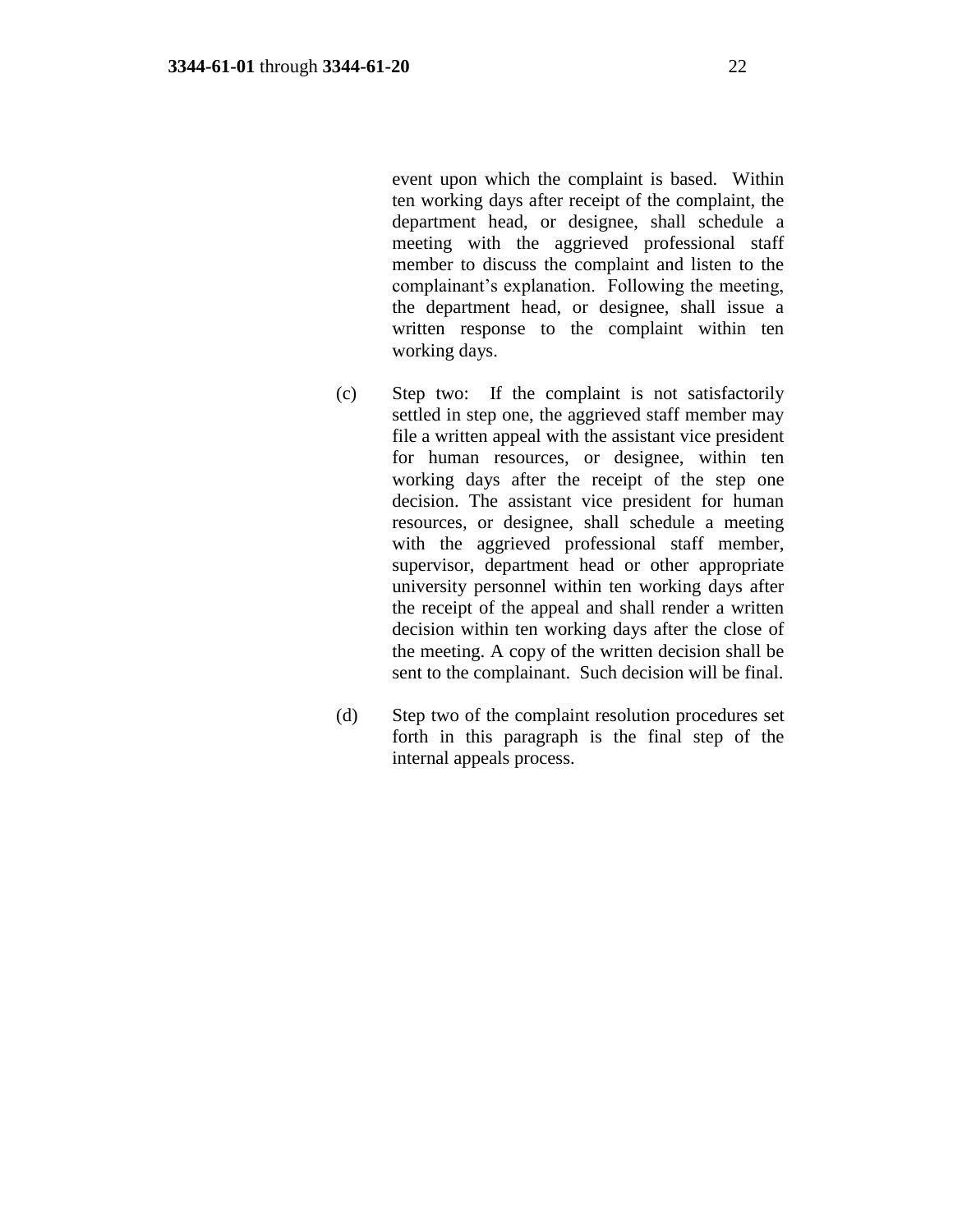#### **3344-61-09 Leaves of absence with pay.**

- (A) Family and medical leave. The university complies with the requirements of the Family and Medical Leave Act. The university retains the right to implement regulatory technical corrections as necessary to comply with the law.
- (B) The Family and Medical Leave Act provides eligible staff members with up to twelve weeks (four hundred eighty hours) of leave for certain family and medical reasons. Cleveland state university requires staff members to substitute any available accrued sick leave, accrued vacation, or compensatory time (comp time) in this stated order of priority, for any unpaid FMLA leave. Substitution of paid leave for unpaid FMLA leave does not extend the length of FMLA leave. Paid leave shall run concurrently with the staff member's FMLA entitlement.
	- (1) Accrued sick leave shall be used when the FMLA leave is for the staff member's own serious medical condition or to care for the staff member's spouse, registered same-sex domestic partner, son, daughter, or parent (but not in-law) with a "serious health condition" as defined in the Family Medical Leave Act.
	- (2) Accrued vacation time shall be used for all other FMLA leaves and after accrued sick leave is exhausted.
- (C) Vacation leave. Full-time professional staff members earn vacation leave at the rate of one point eight three days a month or a total of twenty-two workdays per year, prorated for the nine month or ten month academic year. Professional staff members appointed to a part-time position of one-half time or more shall earn vacation leave on a prorated basis. Professional staff members appointed at less than one-half time or for less than six months shall not earn vacation leave.
	- (1) Vacation requests. Vacation leave shall be available to the staff member to the extent earned, provided that the staff member's supervisor or unit head approves the dates for such leave in advance.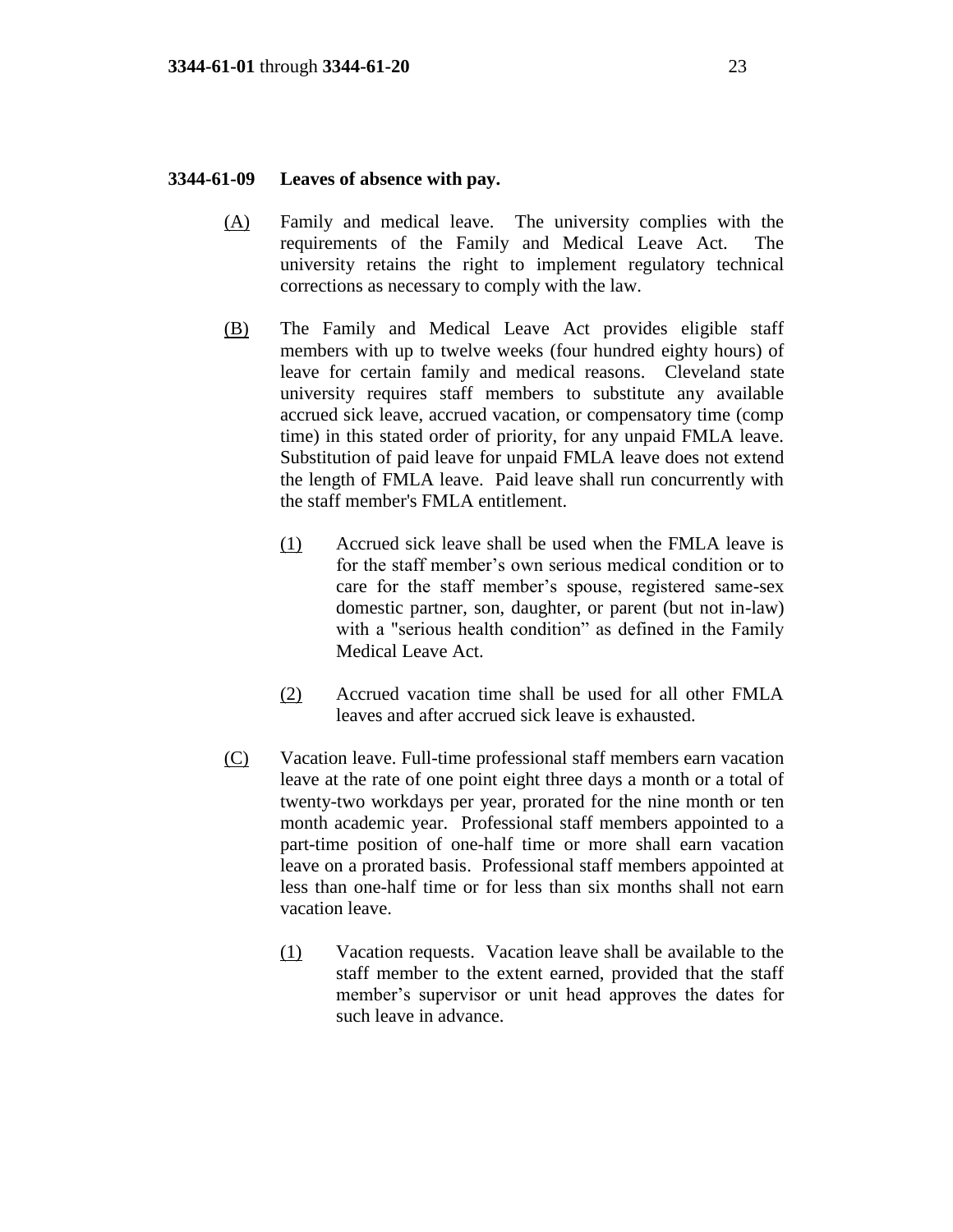- (2) Annual carryover limit. Professional staff members are expected to use accrued vacation leave periodically. Vacation leave accumulation may not exceed forty-four days at any time within a fiscal year. On June thirtieth of each year, no more than thirty days of accrued vacation shall be carried forward to the next fiscal year. The assistant vice president for human resources may, in extenuating circumstances, grant an exemption to the carryover limitation upon the written request of the professional staff member and with support from the professional staff member's immediate supervisor and approval from the next higher level of management.
- (3) Payout upon termination and cancellation of credit. At termination of employment, payment of unused vacation leave to a maximum of twenty-two days shall be made. Payment of unused vacation leave under this rule eliminates the remaining vacation credit after the maximum payout is made. Following submission of a resignation or retirement notice, a staff member may use a maximum of five days of vacation leave with supervisor approval.
- (4) Reporting procedures. Utilization of time should be reported in accordance with the university's payroll procedures.
- (D) Holidays.
	- (1) The university recognizes the following ten days as paid holidays.
		- (a) New Year's day
		- (b) Martin Luther King day
		- (c) Presidents' day
		- (d) Memorial day
		- (e) Independence day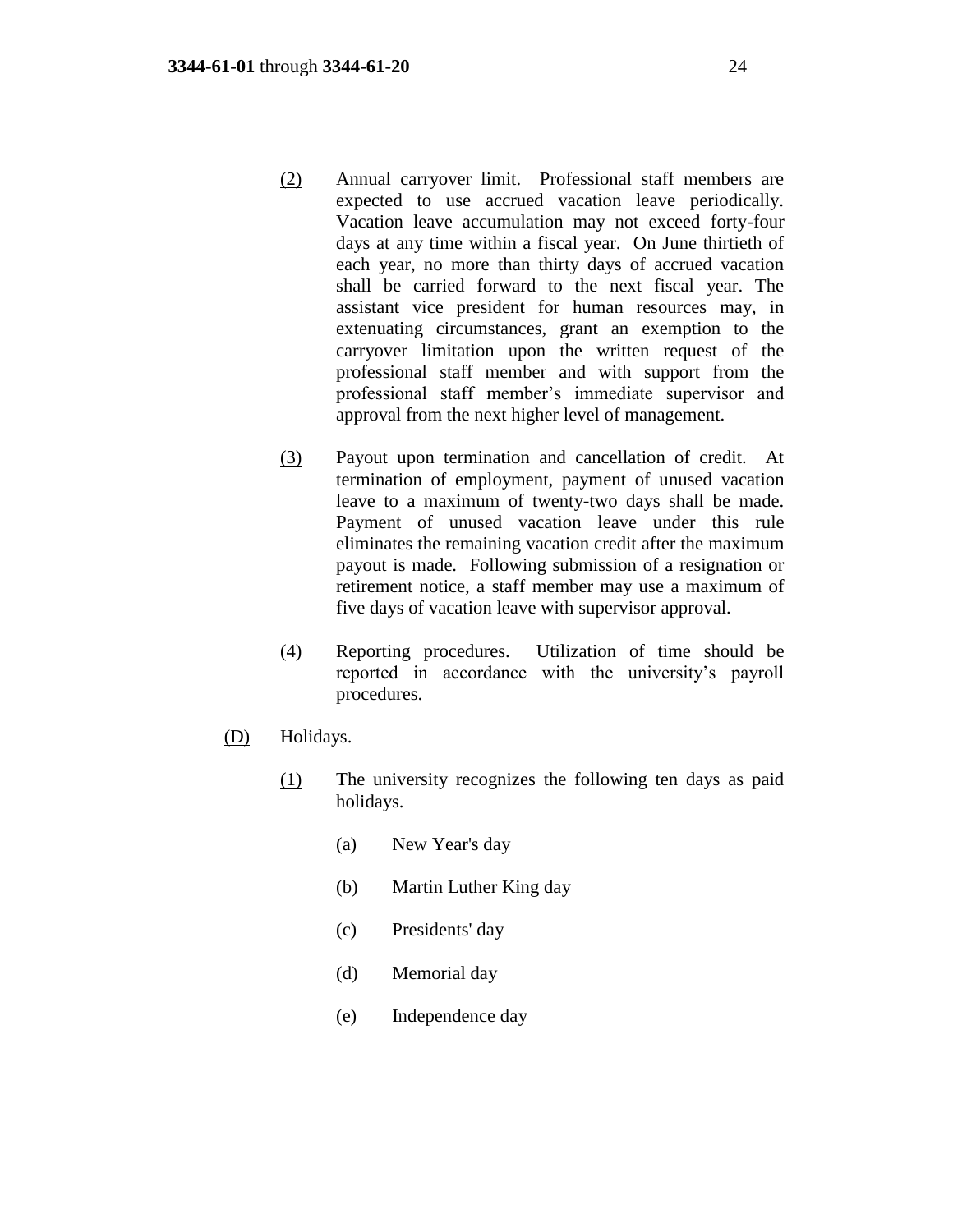- (f) Labor day
- (g) Columbus day
- (h) Veterans' day
- (i) Thanksgiving day
- (j) Christmas day
- (2) Alternative holiday scheduling. The administration may establish alternative days of observance for the following holidays.
	- (a) Martin Luther King day
	- (b) Presidents' day
	- (c) Columbus day
- (3) To be eligible for holiday pay, a staff member must be in active pay status the day before and the day following the holiday.
- (4) Holiday payment for part-time staff members. Part-time professional staff members are entitled to holiday pay for that portion of the day they normally would have been scheduled to work if the university designates that day as a holiday.
- (5) Holiday payment for alternate work schedules. If a fulltime professional staff member's work schedule is other than Monday through Friday, the staff member shall be entitled to holiday pay for holidays observed on a regular day off regardless of the day of the week on which they are observed.
- (E) Period of professional obligation. Exempt professional staff members may be expected or assigned to work more than forty hours in a given week if necessary to complete the responsibilities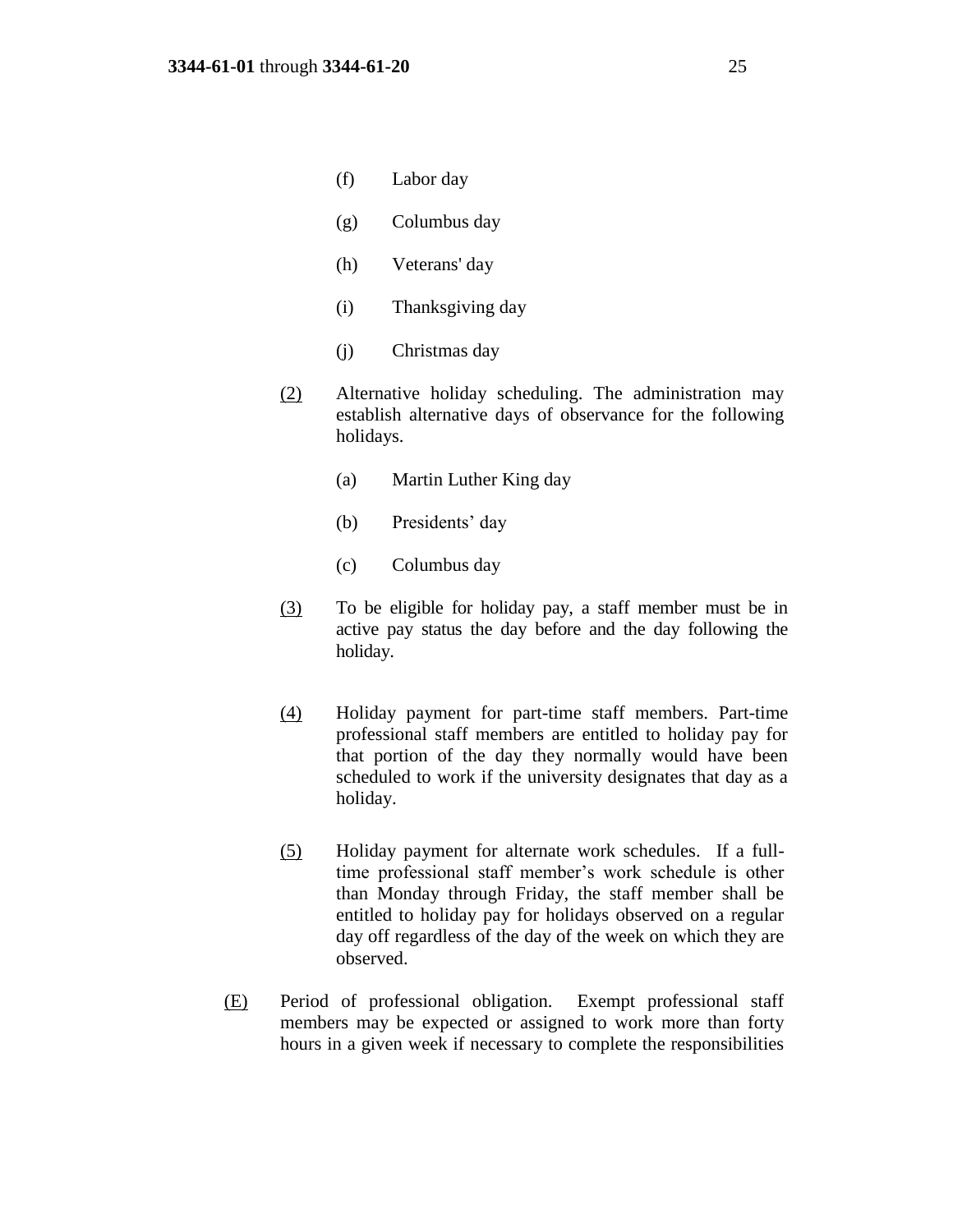of the department. They are not eligible to receive overtime pay or compensatory time. However, for special circumstances the supervisor may allow for a temporary schedule adjustment.

- (F) Sick leave. Sick leave with pay is a benefit available during absence due to personal routine medical care, illness, injury, or exposure to contagious disease; for the illness or medical attention of a member of the immediate family; death of a member of the immediate family. The immediate family, for the purpose of bereavement leave, includes mother, father, brother, sister, spouse, daughter, son, mother-in-law, father-in-law, brother-in-law, sisterin-law, daughter-in-law, son-in-law, grandparent, grandchild, registered same-sex domestic partner, dependents of a registered same-sex domestic partner, legal guardian, stepparent, stepchild or other person who stands in place of a parent.
	- (1) Bereavement leave. Up to five days of accumulated sick leave may be used for bereavement in the event of the death of a member of the immediate family.
	- (2) Accrual and utilization. The provisions for normal accrual and utilization of sick leave benefits are:
		- (a) Accrual. Sick leave credit will accumulate, based on semimonthly and biweekly pay groups respectively, at the rate of one point twenty five days or ten hours for each month of service or four point six hours per eighty hours of service without limit, including periods of vacation and sick and other paid leave. Staff on less than full-time appointments shall receive sick leave credits proportionate to the percentage of time or hours worked.
		- (b) Approval of sick leave requests. For planned absences, the staff member must notify the appropriate supervisor and gain prior approval. For unplanned absences, sick leave may be taken with the approval of the appropriate supervisor as soon as practicable, presumably on the first day of absence. In the absence of such notification and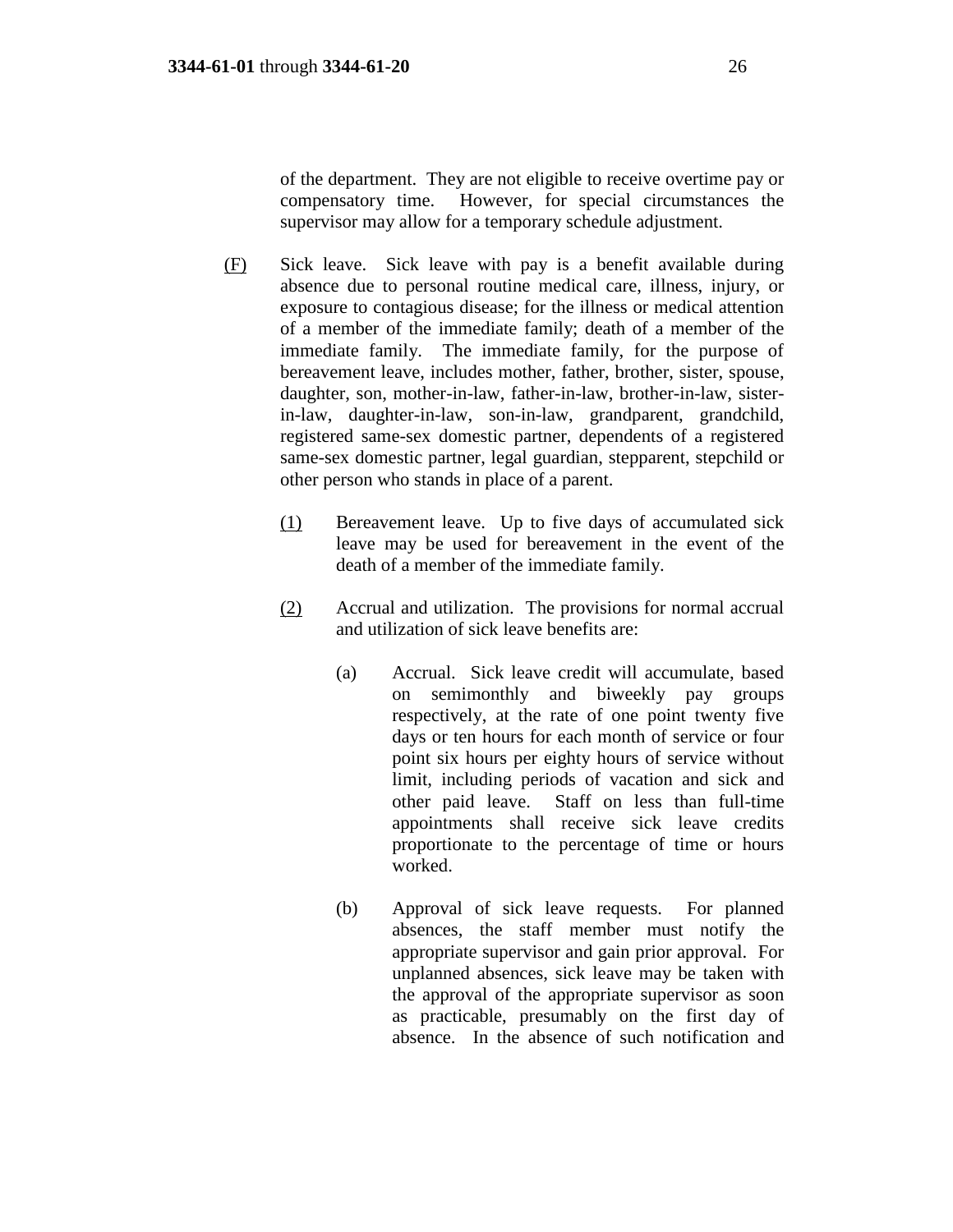approval, time may be charged to vacation leave or unauthorized absence with an appropriate pay adjustment. The university reserves the right to require proper evidence of illness in cases of planned and unplanned absence and prolonged or repeated absence.

- (c) Transfer of sick credit from other public or state employers. If a staff member transfers from one department of the university to another or from the university to another Ohio public agency, or from another state of Ohio agency to Cleveland state university, accumulated sick leave credits will transfer insofar as is allowed by law. The former employer of the staff member transferring credits from another state of Ohio agency or public employer must furnish proof to the university, in writing, of sick leave credits.
- (d) Exhaustion of paid sick leave. If the absence due to the staff member's illness or injury or immediate family member extends beyond the availability of accrued sick leave, the staff member may request the use of accrued vacation leave and compensatory time.
- (3) Requests for unpaid absence. Professional staff members not eligible for family and medical leave and who do not have available accrued sick leave, vacation leave or compensatory time, may request an unpaid leave due to personal illness, injury or disability; or illness or injury of the immediate family, up to three months in length. Such leaves must be approved by the department of human resources.
- (4) Payout upon retirement or disability. Professional staff members who, at the time of disability or service retirement, have ten or more years of service to the state of Ohio shall be compensated in an amount not to exceed onefourth the value of accrued but unused sick leave credit up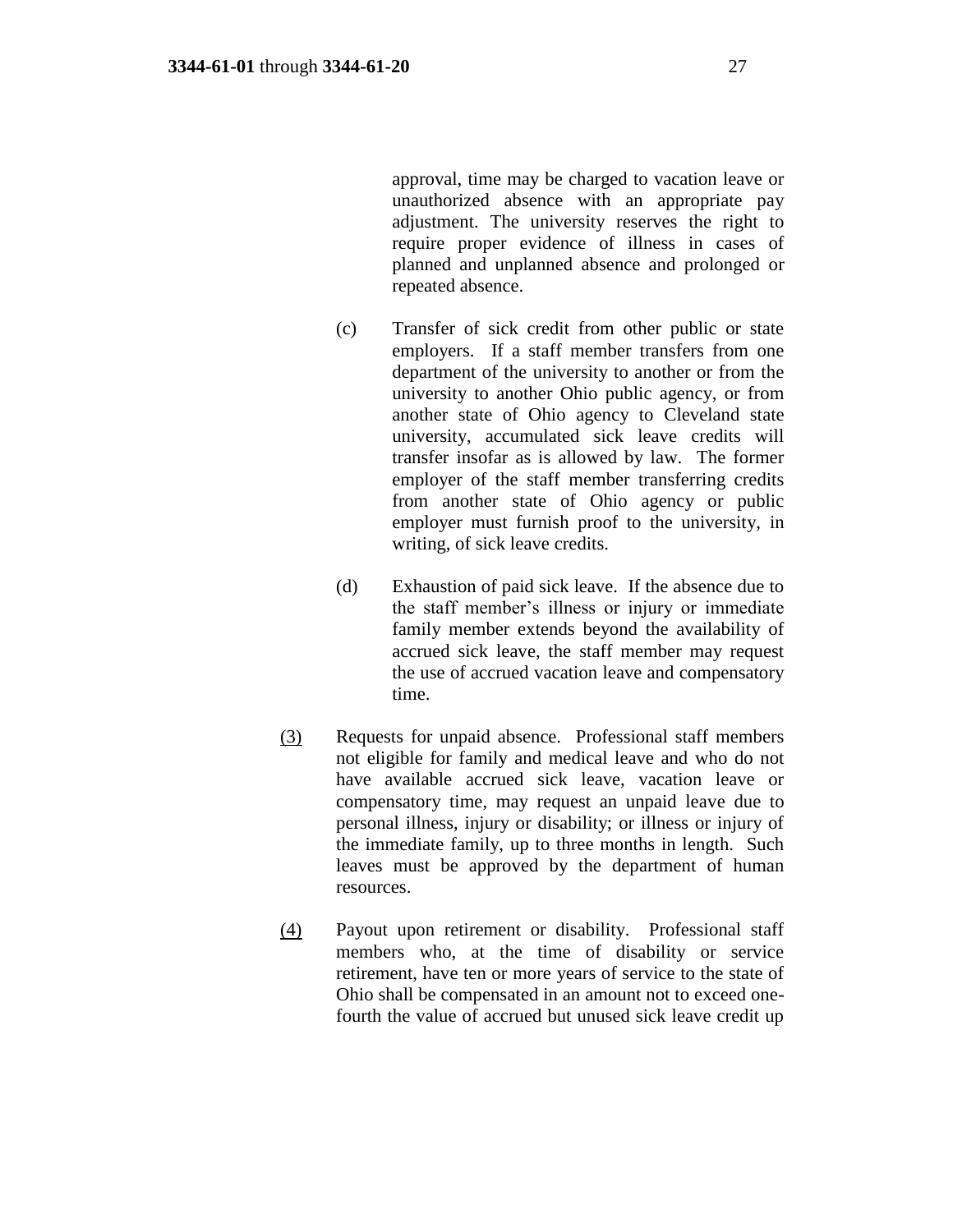to two hundred forty hours based on their rate of compensation at the time of retirement.

- (5) Payout upon death. In the event of death, the university shall pay out one-fourth the value of accrued but unused sick leave credit up to two hundred forty hours based on the staff member's rate of compensation at the time of death.
- (6) Maximum payout and cancellation of credit. Payment for sick leave under this rule eliminates all sick leave credit of the staff member at the time of retirement, disability or death. Payment shall be made only once to any staff member. The maximum sick leave payout upon retirement, disability or death shall be two hundred forty hours.
- (G) Reporting procedures. Utilization of time should be reported in accordance with the university's payroll procedures.
- (H) Annual military reserve duty. Professional staff members who participate in military reserve programs are entitled to leaves of absence for a period not to exceed thirty one days per calendar year. Staff members may receive pay for no more than one hundred seventy six hours of military reserve duty leave in a calendar year.
- (I) Court leave. Leave with pay is granted when a professional staff member is called for jury duty or is subpoenaed to testify as a witness before any court or governmental hearing body. Service as an expert witness shall be considered to be in the same category as consulting and will be subject to the limitations thereon specified in rule 3344-61-13 of the Administrative Code.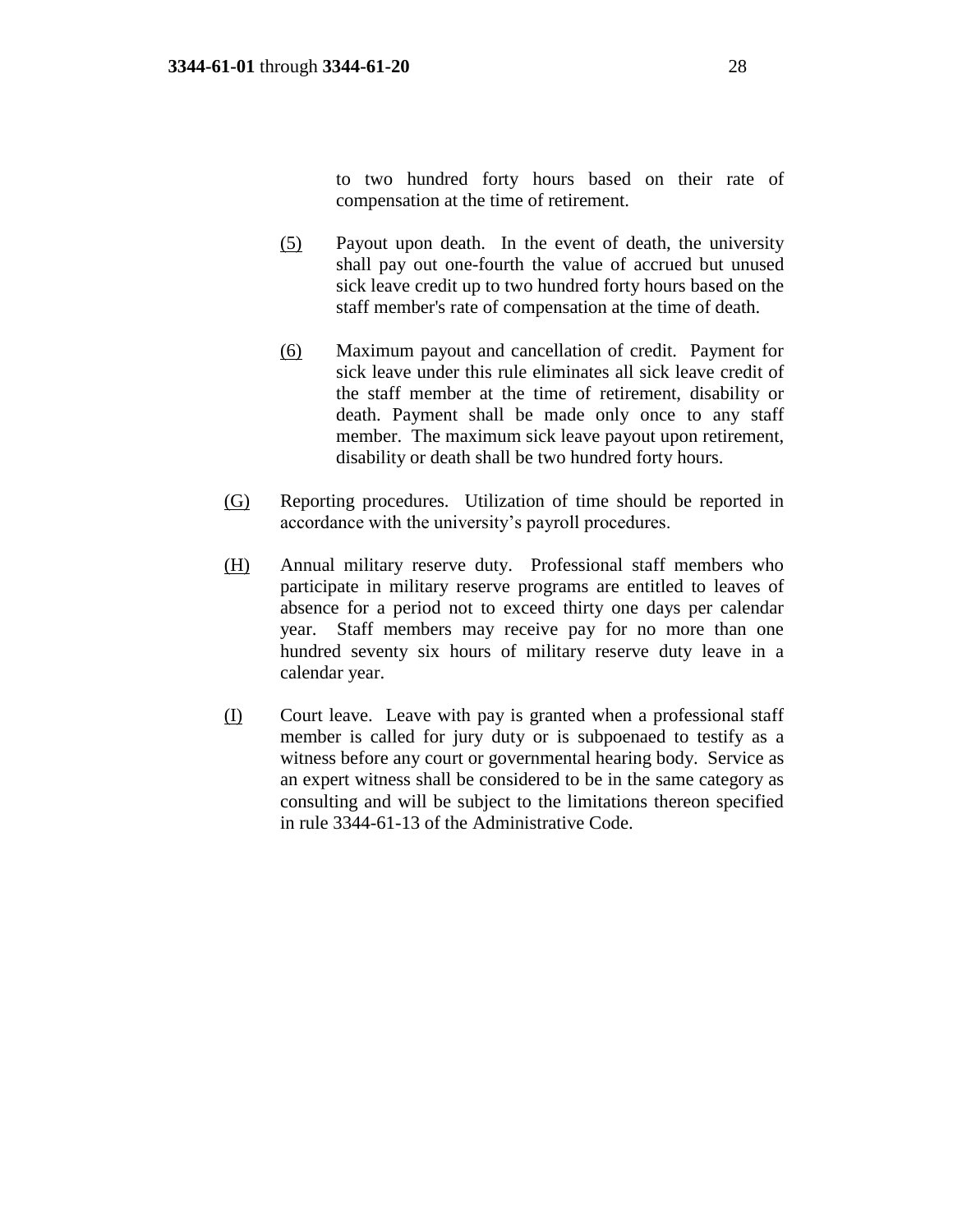#### **3344-61-10 Leaves of absence without pay.**

Professional staff members may apply for the following leaves of absence without pay. Requests for leave without pay for illness are subject to medical verification. Certain university benefits may continue during a period of leave without pay that is not covered by the Family Medical Leave Act consistent with the provisions of the consolidated omnibus budget reconciliation act of 1986 (COBRA) provided that the professional staff member on leave makes timely premium payments.

- (A) Medical leave. Professional staff who are injured, physically incapacitated, or unable to work for other reasons of a medical nature may apply for and shall be granted an unpaid medical leave of absence the duration of which is based on medical necessity as determined by the university's leave administrator. The university shall require proof of illness or injury. Medical leave may not exceed six months inclusive of medical leave protected by the Family and Medical Leave Act.
- (B) Disability. If disability due to illness or injury is expected to extend beyond three months, the staff member may apply for disability benefit through the university's disability administrator and state retirement systems.
- (C) Family and medical leave. The university complies with the requirements of the Family Medical Leave Act. The university retains the right to implement regulatory technical corrections as necessary to comply with the law.
- (D) The Family Medical Leave Act provides eligible staff members with up to twelve weeks (four hundred eighty hours) of unpaid leave for certain family and medical reasons. After accrued sick leave, vacation leave and compensatory time are exhausted, the balance of the twelve week FMLA leave period shall be unpaid.
- (E) Extended leave of absence. Professional staff may request additional leave of absence to continue leave beyond the twelve week FMLA leave period not to exceed six months from the date sick leave is exhausted or medical leave period as conditions or obligations related to personal or family illness or injury, child care after birth, or placements for adoption.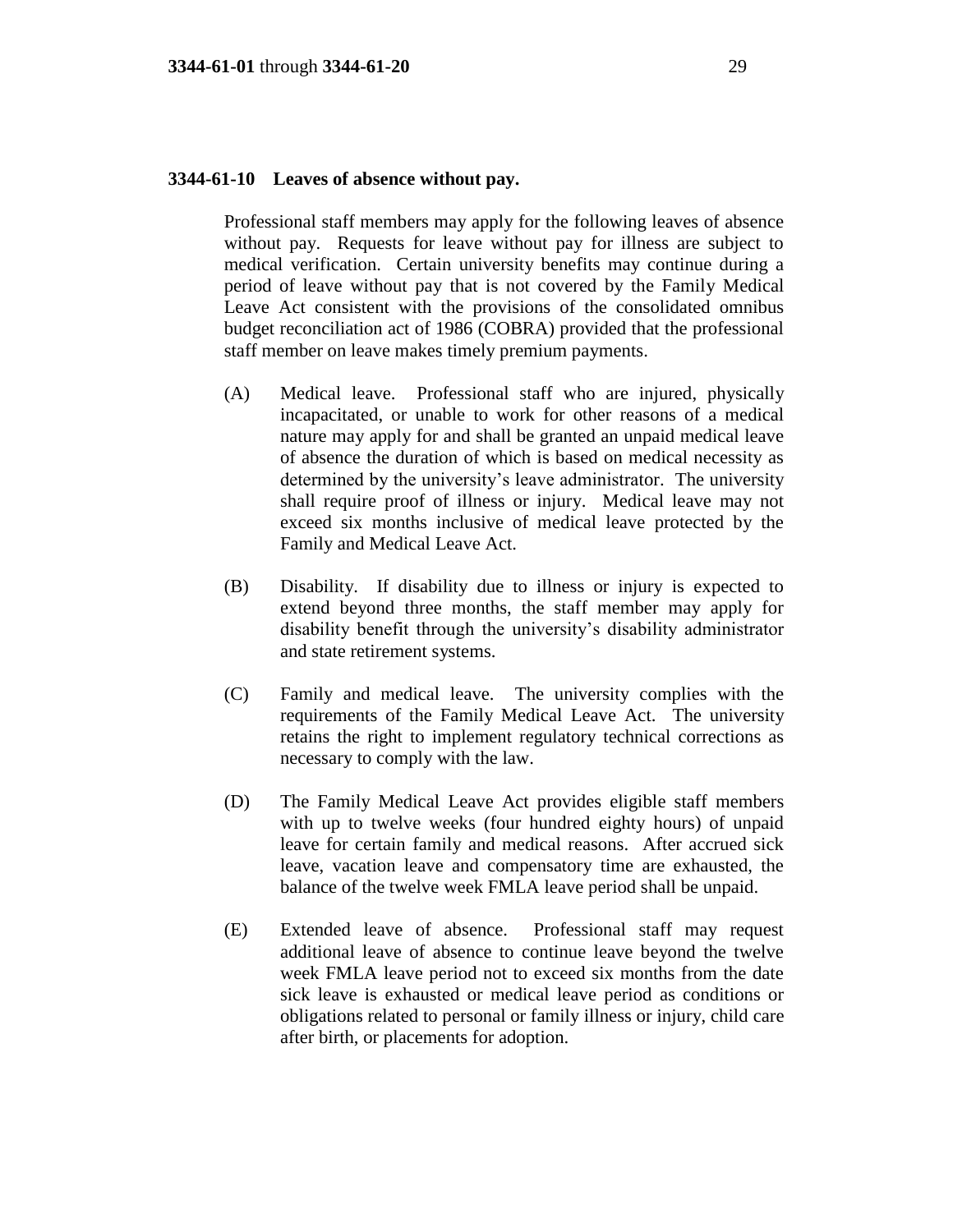- (F) Applications for leaves described in this rule must be requested from the department of human resources. Completed applications must be approved by the supervisor, unit head, vice president or provost and returned to the department of human resources. Leave may be granted at the discretion of the assistant vice president department of human resources or designee.
- (G) Special leaves. Leave without pay may be granted in extraordinary circumstances for study, research, election or appointment to public office, or for other personal or professional reasons subject to appropriate approvals. The board of trustees upon recommendation of the president has the authority to grant special leaves without pay. Applications must have recommendation for approval from supervisor, unit head, assistant vice president of human resources, and vice president or provost, prior to being submitted to the president.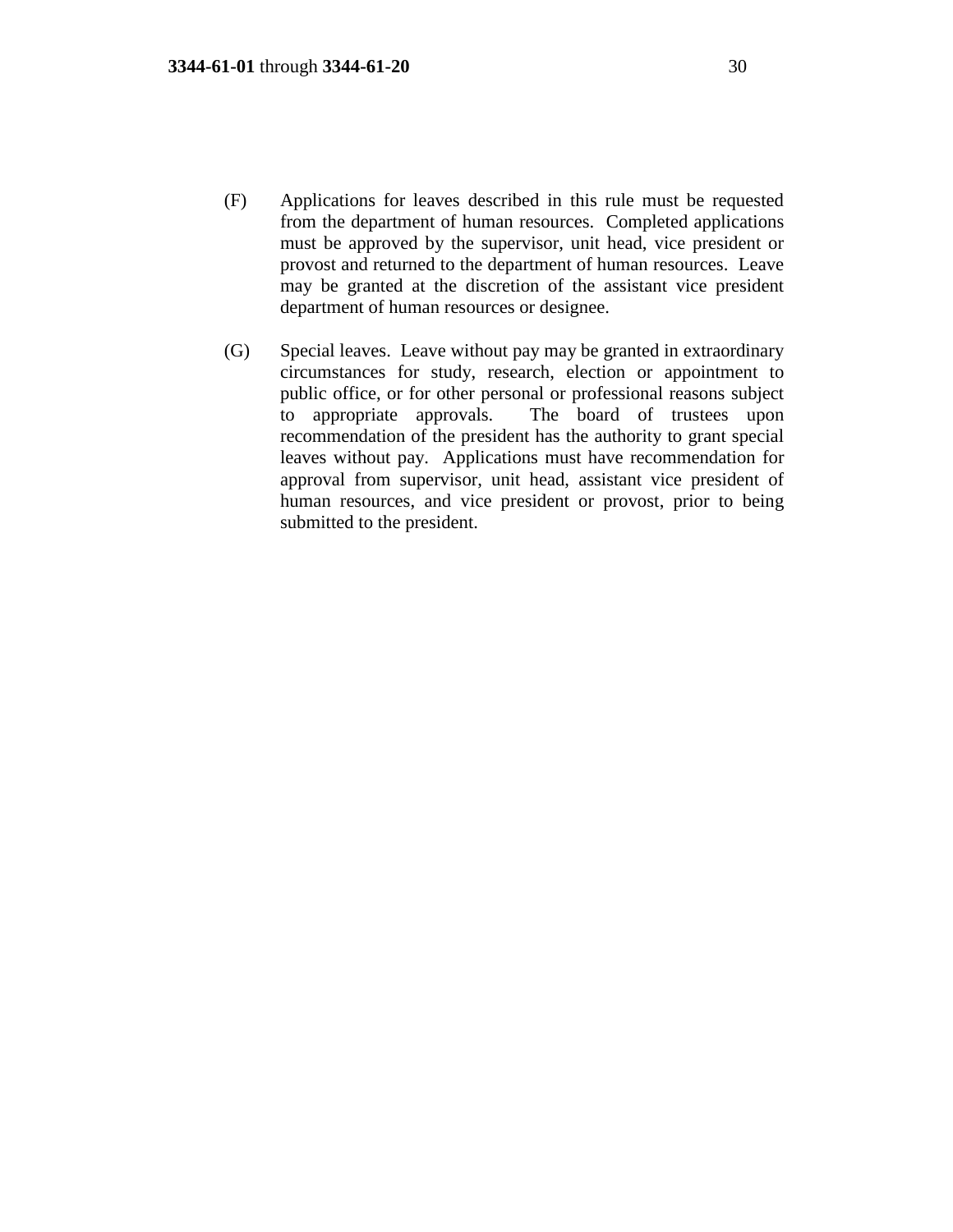### **3344-61-11 Staff development program.**

- (A) The staff development program at Cleveland state university is an educational assistance program for full-time and part-time staff members.
- (B) Benefit overview. The university shall cover the in-state portion of all instructional and general fees up to eight credit hours of undergraduate or graduate courses per semester or for continuing education courses up to the equivalent cost of eight undergraduate credit hours per semester, for courses offered by Cleveland state university. The executive MBA and accelerated MBA programs are reimbursed at the normal graduate rate.
- (C) Full-time staff member. For purposes of this section a full-time staff member is defined as a staff member with an appointment of six months or longer in a permanent or funds available position who is regularly scheduled to work forty hours per week.
- (D) Part-time staff member. For purposes of this section a part-time staff member is defined as a staff member with an appointment of six months or longer in a permanent or funds available position who regularly works twenty or more hours per week but less than forty hours per week.
- (E) Complete program details and applications may be obtained from the department of human resources.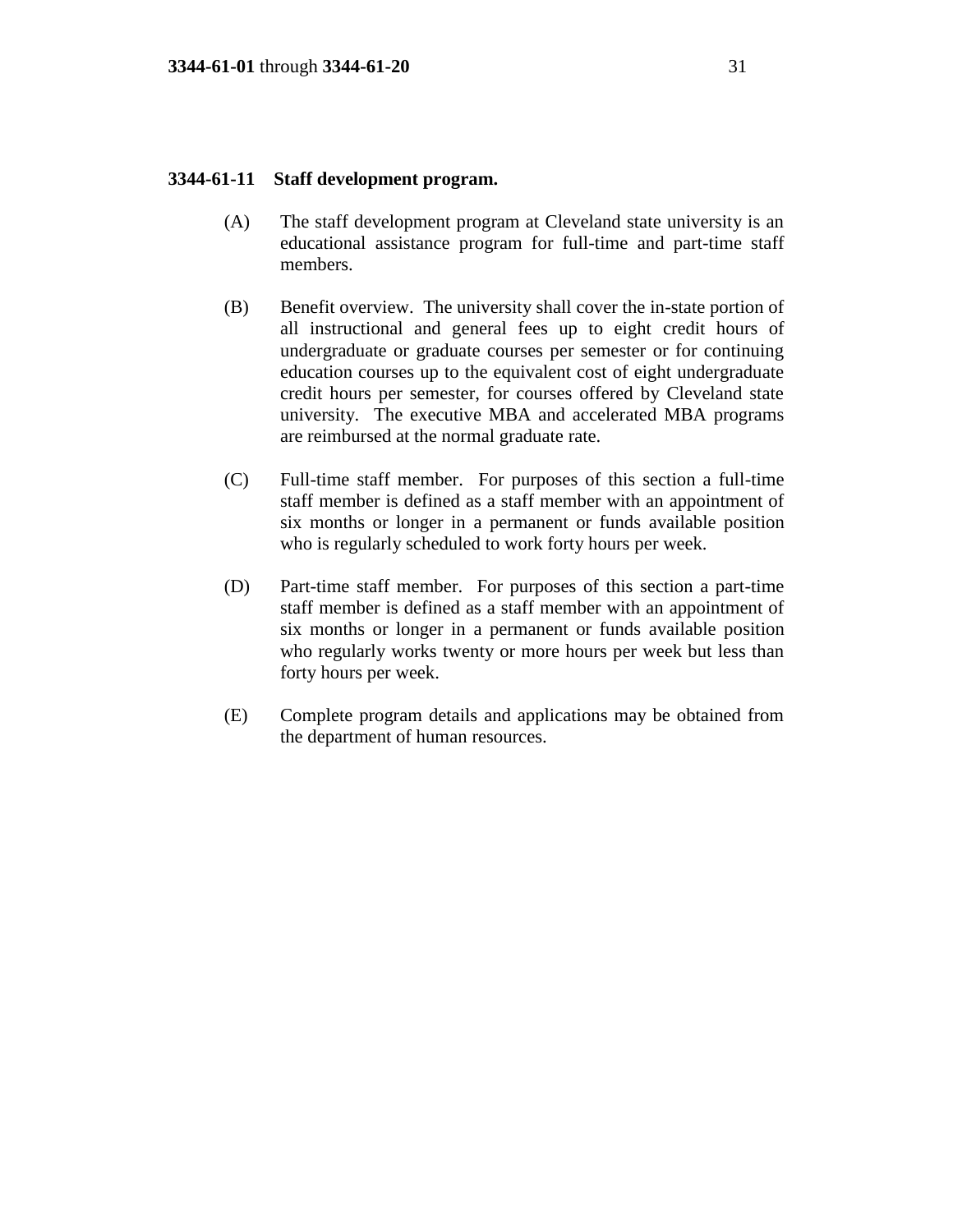## **3344-61-12 Student fee authorization program.**

- (A) The student fee authorization program at Cleveland state university is an educational assistance program for spouses, registered samesex domestic partners, and eligible naturally born or adopted children who are financially dependent on qualifying full-time and eligible part-time professional staff members according to IRS rules. For eligible full-time staff, fee remission for credit courses offered by Cleveland state university shall be provided at one hundred percent of the instructional and general fees for undergraduate students, and fifty percent of the total instructional and general fees charged for graduate and professional students. Fee remission for eligible part-time staff shall be provided for seventy five per cent of the instructional and general fees charged for credit courses offered by Cleveland state university for undergraduate students, and fifty per cent of the total instructional and general fees for graduate and professional students. Benefits apply only to the in-state portion of any fee. Tuition remission from the student fee authorization program may not be used for continuing education courses. The benefit for premium-priced programs shall not exceed the standard law, graduate or undergraduate tuition.
- (B) Staff member eligibility. A full-time staff member must have a minimum of two years of continuous full-time or part-time service of seventy five per cent full-time equivalency (FTE) with the university since the most recent hire date with the university. Eligibility is determined as of the first day of the session for the course(s) desired.
- (C) Eligible Dependents. Eligible professional staff dependents are:
	- (1) Legal spouse
	- (2) Registered same-sex domestic partner
	- (3) Staff members or spouse's or registered same-sex domestic partner's natural born or adopted child
	- (4) An unmarried child who is age twenty-three or younger and eligible to be claimed or age twenty-four or older, and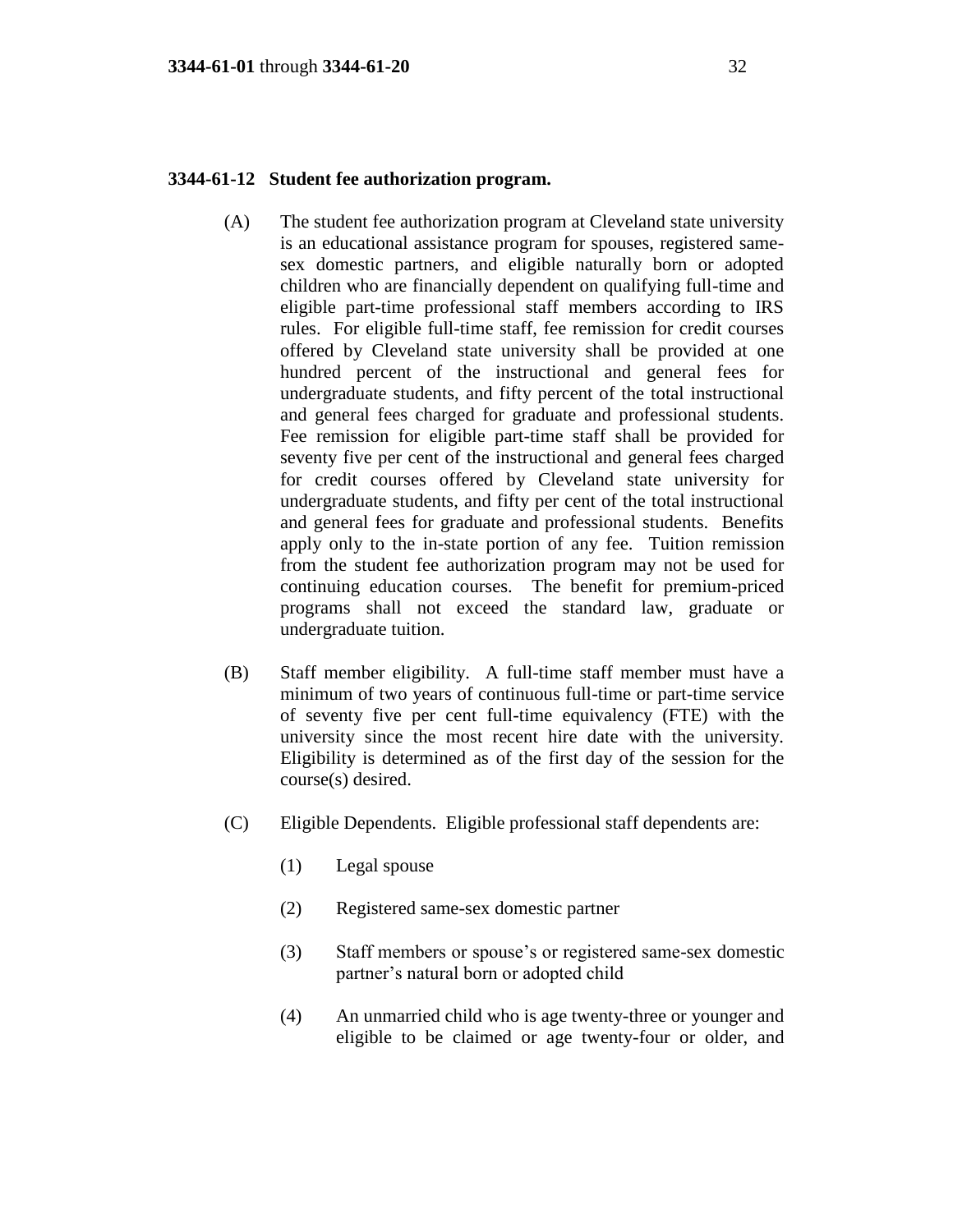claimed as a dependent on the staff member's, the staff member's surviving spouses, or the registered same-sex domestic partner's federal form 1040 U.S. individual income tax program benefit. An eligible spouse, registered same-sex domestic partner or child, may participate in the program for a total of one hundred forty four semester credit hours or two academic degrees, whichever is less.

- (D) In the event of the divorce of the qualifying staff member, eligibility is continued for the spouse for a period of up to two years, as long as the qualifying staff member remains in an eligible, active status at Cleveland state university. Benefits shall be determined based on the staff member's current status in an active full-time or seventy five per cent FTE.
- (E) Maximum benefit.

(1) Program benefits are available to each eligible dependent for the lesser of one hundred forty four semester hours including undergraduate and graduate credits or two academic degrees. Determination of the maximum benefit limit of one hundred forty four semester credit hours or two academic degrees shall be made by the registrar based on credit hours attempted.

(2) Eligibility for an ex-spouse of an eligible staff member is continued for a period up to two years from the date of the divorce, as long as the staff member remains employed at Cleveland state university and the benefit limit has not been reached. Eligibility for a registered same-sex domestic partner ceases with the termination of the domestic partnership.

- (F) Changes in employment status
	- (1) In the event of total disability or retirement (under a state of Ohio retirement plan or social security) of an eligible staff member with ten years of Cleveland state university employment service, eligible dependents remain eligible for dependent fee remission benefits regardless of registration status at the time of the staff member's status change.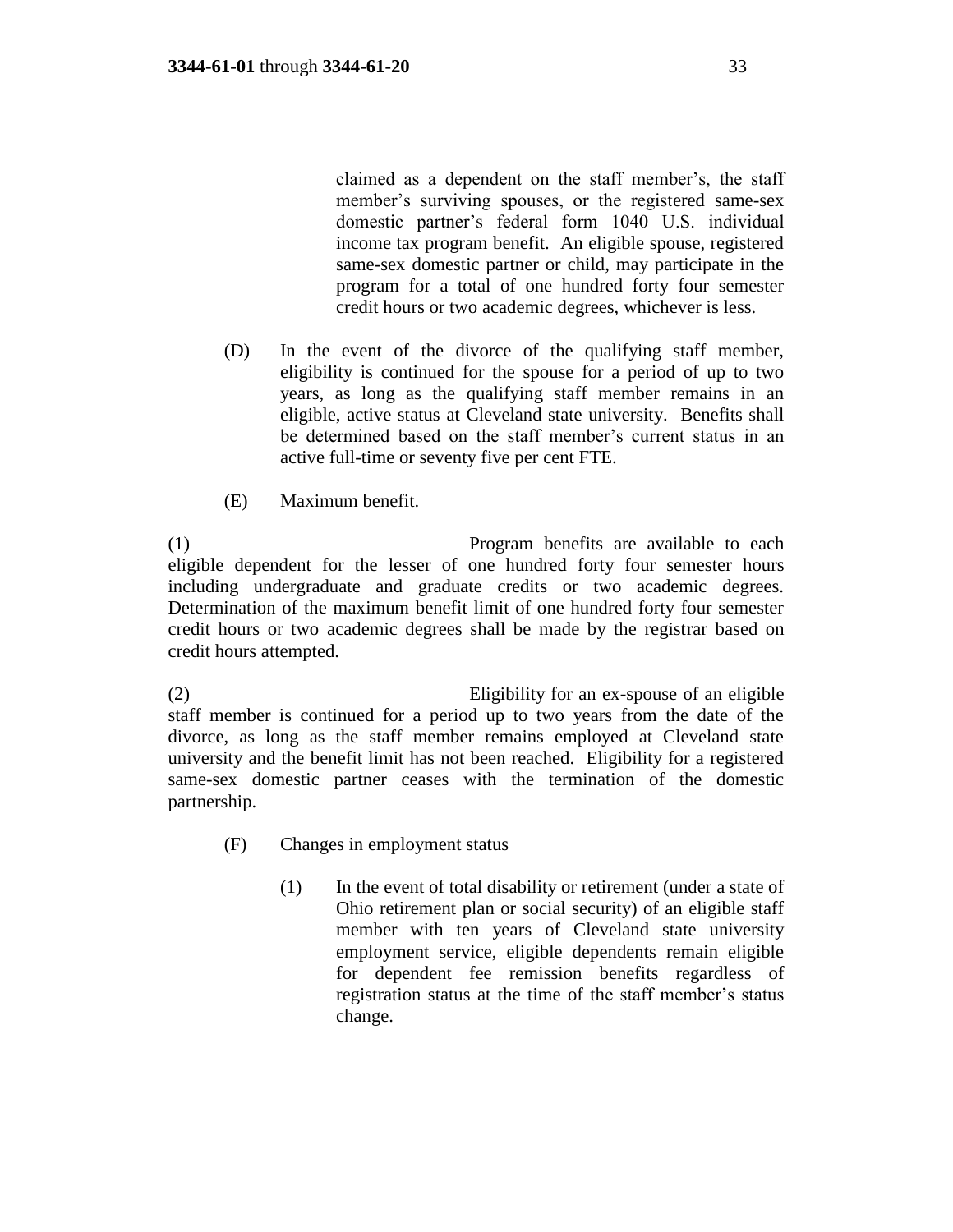- (2) Death of an eligible staff member. Eligible dependents remain eligible for dependent fee remission benefits regardless of registration status at the time of the staff member's status change.
- (3) In the event of death of the eligible staff member who is a single parent, the eligible dependent remains eligible to age twenty-three.
- (G) Extended military leave of absence
	- (1) In the event of an eligible staff member's extended military leave of absence due to a call to active duty by an act of congress or the president of the United States, eligible dependent(s) of the staff member shall retain eligibility to receive tuition remission benefits during the entire duration of the approved military leave.
	- (2) If an appointment of an eligible staff member is terminated as a result of a reduction of workforce (layoff), eligible dependents remain eligible for dependent fee remission benefits for two full semesters following layoff if the eligible dependent attended CSU during the last two academic terms immediately preceding layoff. If the eligible staff member is recalled, eligible dependents are immediately eligible for fee remission benefits if the staff member was eligible when the layoff occurred.
- (H) Termination of active employment with the University for any other reason than stated in this rule: eligibility for dependent fee remission benefits ceases and the dependent is responsible for paying the full tuition and fees appearing on the fee statement.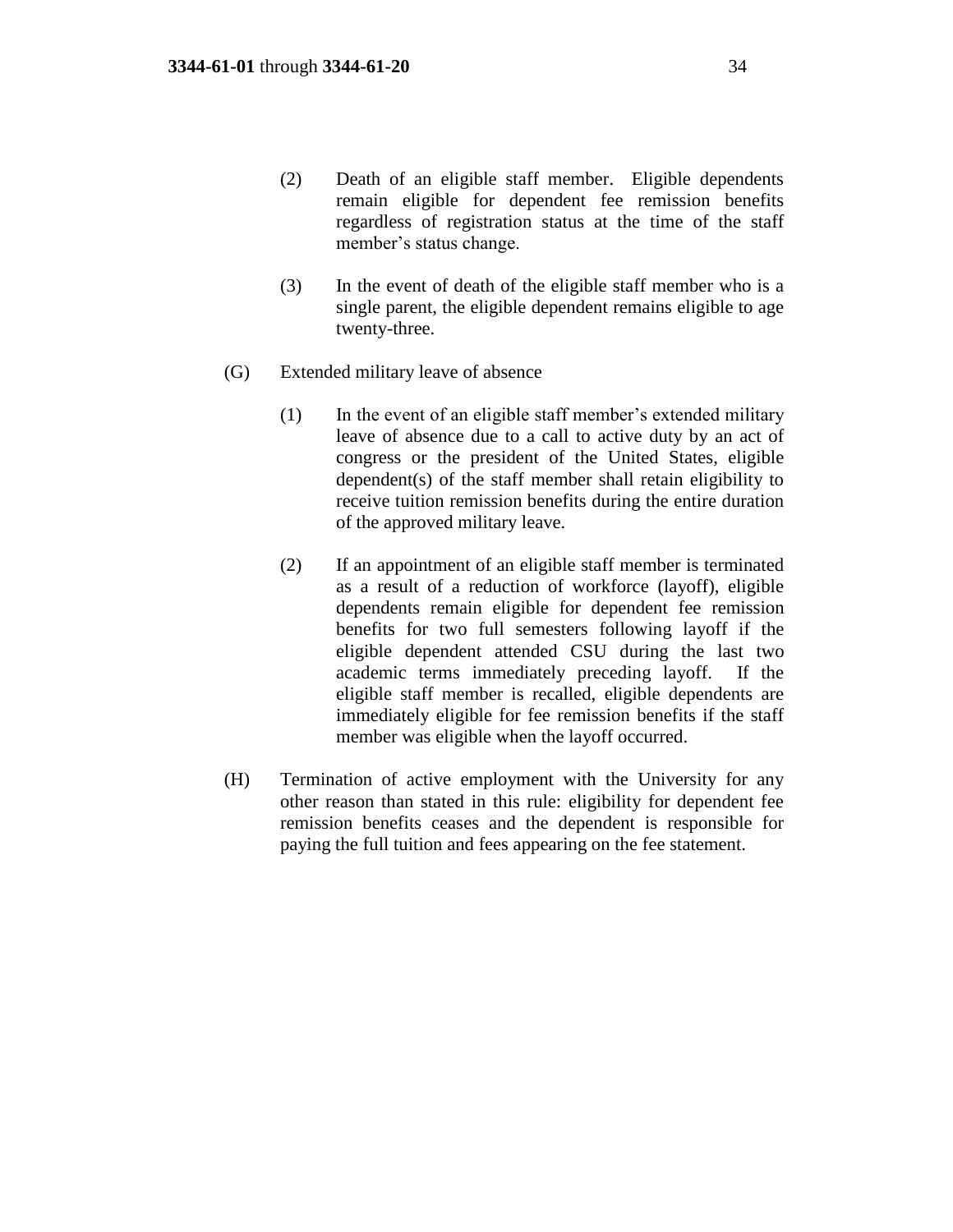## **3344-61-13 Consulting and extramural employment.**

- (A) Request for approval. The university recognizes the value for its personnel, for the university, and for the community of the many types of consulting and other external employment experiences that enhance the professional competency of individual staff members and bring credit to those staff members and the university. As a result, external service, that may render valuable services to business, industry, government, and the professions are permitted with appropriate approval.
- (B) Written permission. Professional staff members who render professional counsel or services that fulfills a responsibility of the university to the community at large and provide valuable professional experience to the professional staff member may do so only with prior written permission and the approval of the staff member's supervisor and of the appropriate vice president or the provost. Such approval shall be forwarded to the department of human resources to be placed in the staff member's personnel file.
- (C) Conflict with university responsibilities. No professional staff member shall be permitted, without prior supervisory approval, to undertake any extramural employment during scheduled hours of employment or shall undertake any employment that shall interfere with the reasonable demands of their job at the university.
- (D) Use of university resources. Under no circumstances shall the professional staff member use the name, symbol, or address of Cleveland state university in any extramural employment agreement. University staff, facilities, equipment, and materials may be used for such purposes only with the express written consent of the university and according to explicit terms for reimbursement.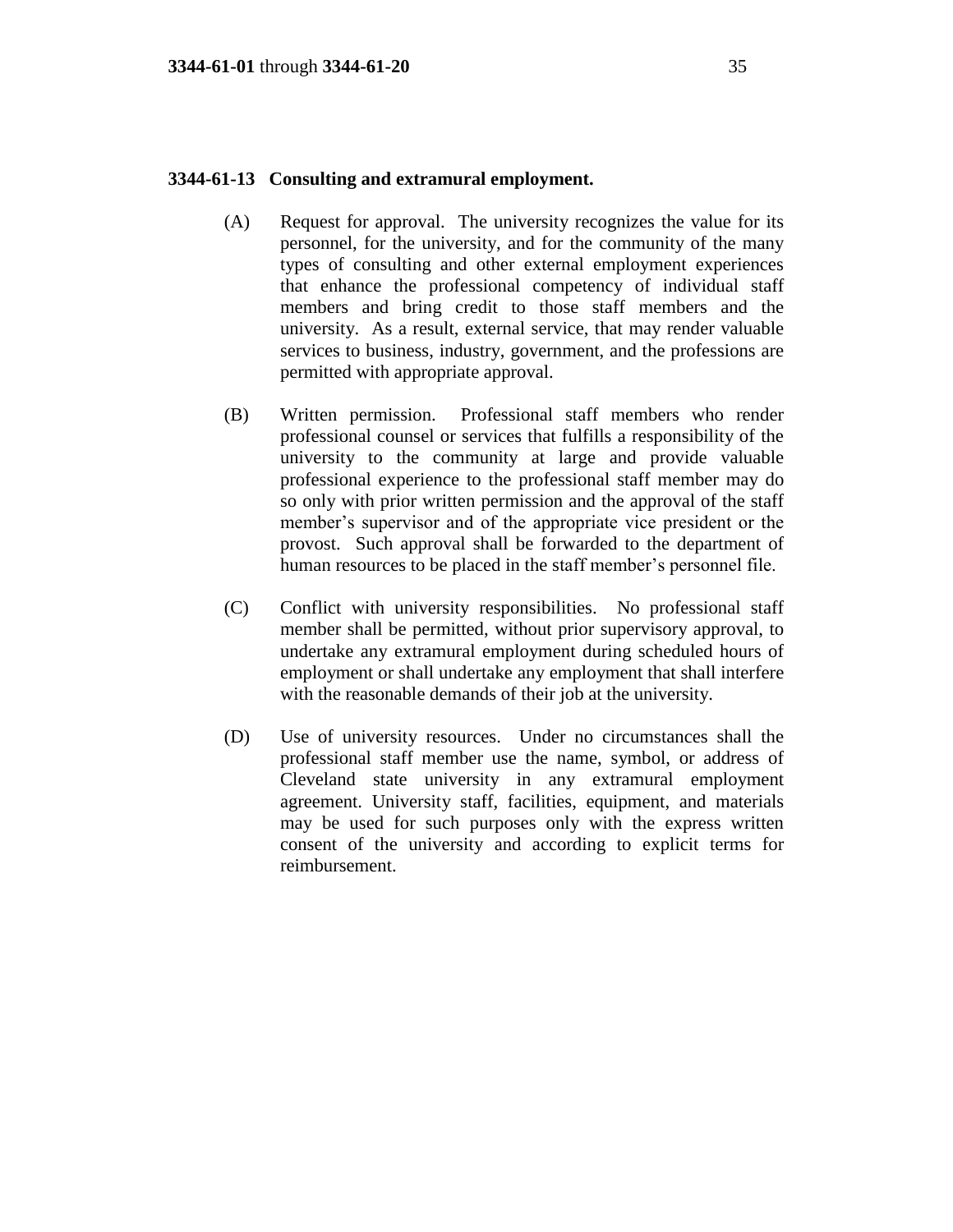## **3344-61-14 Candidacy for public office.**

A professional staff member may run for public office under the following conditions:

- (A) Notice requirement. The staff member shall submit a full statement of any proposed campaign activities and of the responsibilities of the office to the staff member's immediate supervisor.
- (B) Employment status. When, in the judgment of the university, those activities and responsibilities will conflict with the staff member's professional obligations, a written application for reduced levels of employment and compensation, or for special leave without pay, will be submitted to the vice president of business affairs and finance or the provost at least ninety days before the assumption of said activities. The Cleveland state university board of trustees shall consider and vote upon such a request.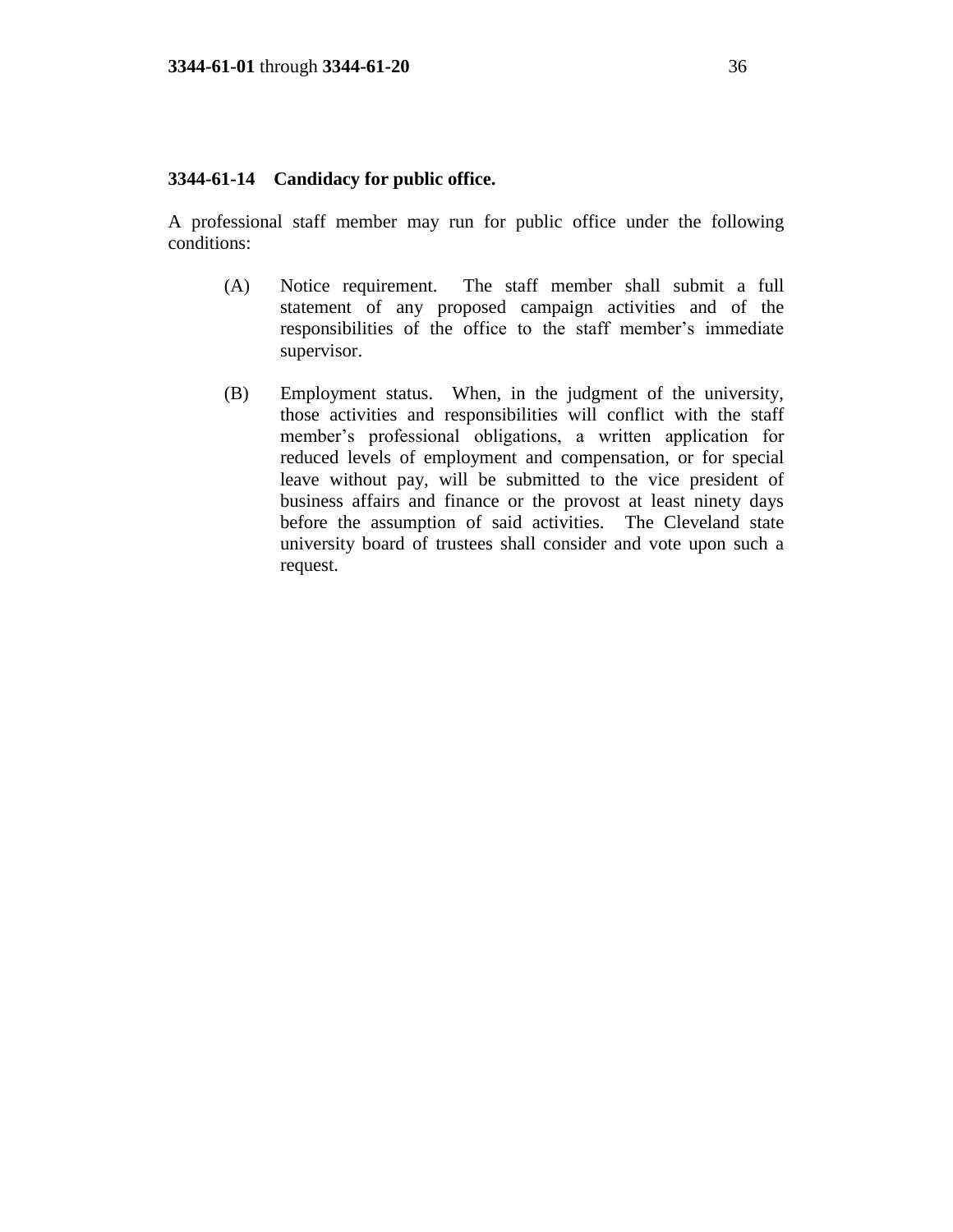# **3344-61-15 Conflict of interest.**

No professional staff member shall have any unlawful interest in a public contract prohibited by Section 2921.42 of the Ohio Revised Code.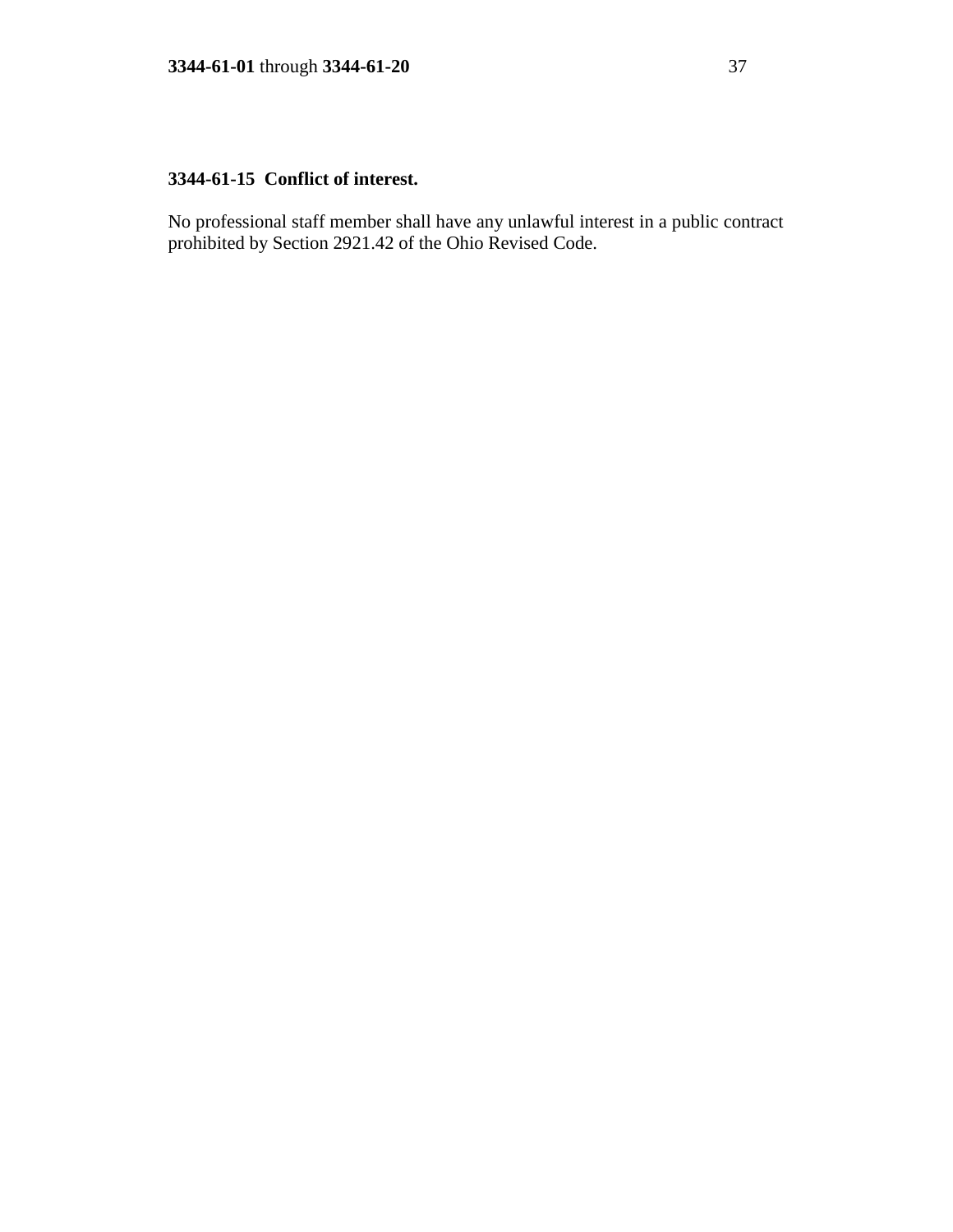## **3344-61-16 Ohio law.**

All professional staff shall be aware that the laws of the state of Ohio govern their conduct relating to their employment status, and when in conflict with these policies, the laws of the state of Ohio are controlling. Professional staff members should be aware, in particular, of Sections 3345.22 and 3345.23 of the Revised Code, which are part of the Ohio Campus Disruption Act (the "act"). The act requires that the university hold a hearing when a student, faculty or staff member is arrested for certain crimes of violence, as defined in the act, that take place on campus or affect the university community or property. This hearing – often referred to as a "1219 hearing" – is distinct from the faculty and staff disciplinary processes set forth in applicable collective bargaining agreements or other personnel policies, including this chapter of the Administrative Code. A faculty or staff member may be subject to those disciplinary processes in addition to the hearing required by the act. Hearings required by the act will be conducted according to procedures established by the office of general counsel and available at its website.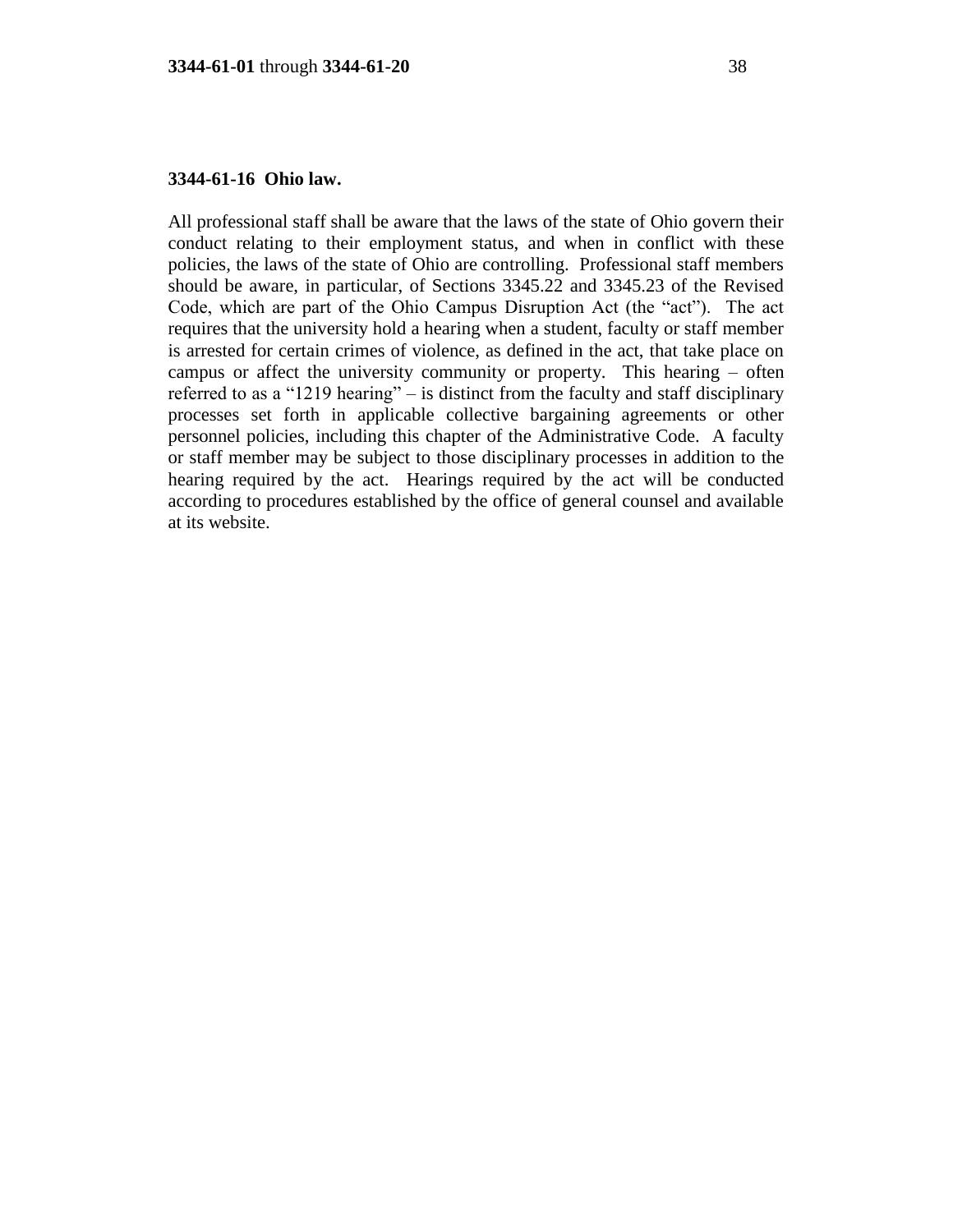### **3344-61-17 Associate of the university status.**

- (A) Qualifications. Appointment to associate of the university status may be granted to distinguished retiring professional staff members, exclusive of those eligible for emeriti faculty rank, pursuant to the procedures set forth below. Associate of the university status will be granted only with a showing of exceptional service to the university.
- (B) Procedures for appointment/nomination. Any member of the university community may make nominations/applications. Appointment is contingent upon the following criteria:
	- (1) Nominations/applications are submitted to the university's assistant vice president for human resources. The assistant vice president may request additional supporting materials and information.
	- (2) If the assistant vice president for human resources concurs that associate of the university status be granted, the assistant vice president shall forward the recommendation to the president, who shall recommend to the board of trustees all nominees whom the president deems acceptable.
- (C) Privileges. Associates of the university will be issued a current identification card and will be entitled to listings in the Cleveland state university bulletin and telephone directory, mailings of appropriate materials, use of such university facilities at staff rates where applicable, university e-mail account, internet access and such other privileges as the president may designate.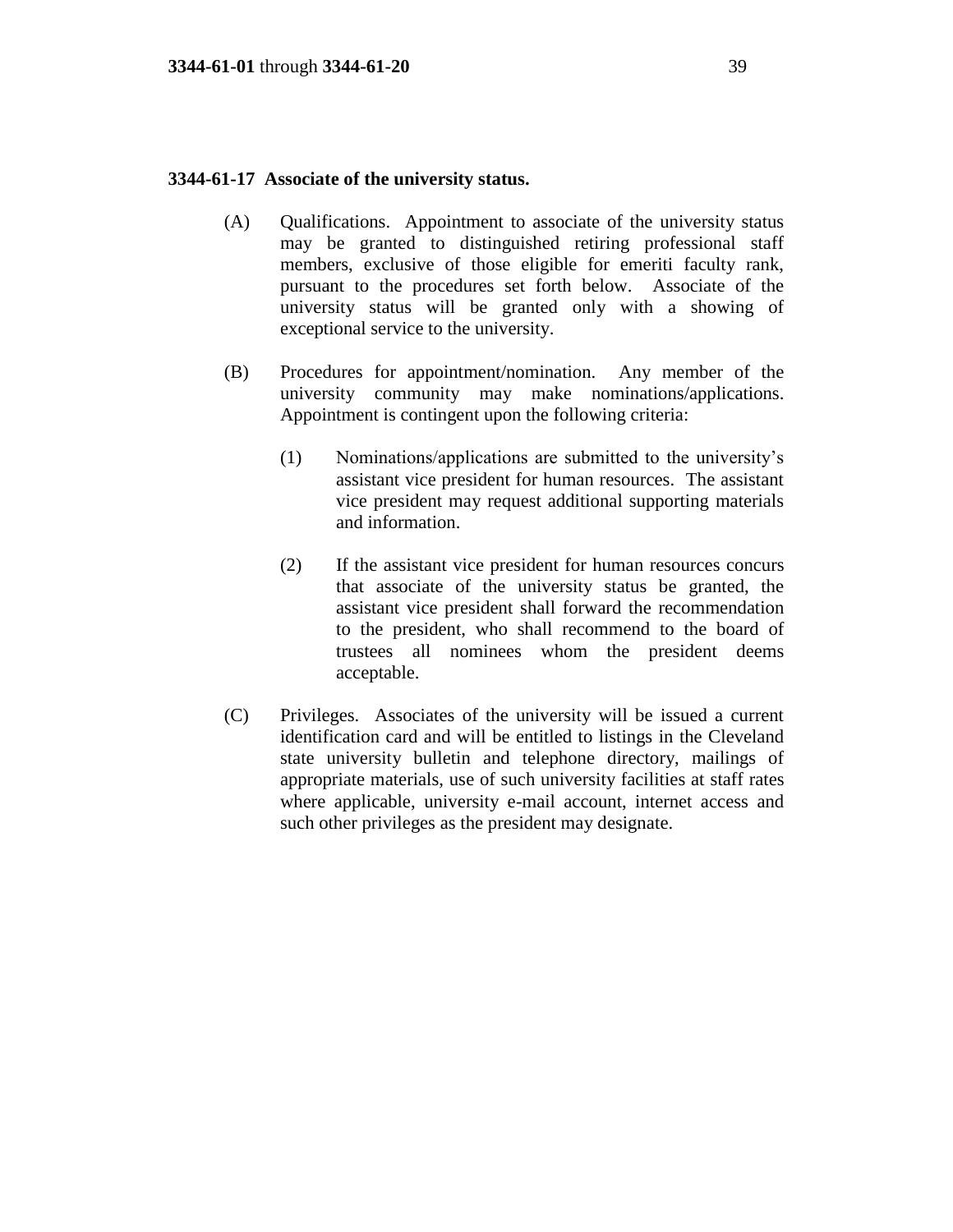# **3344-61-18 Recommendations to prospective employers.**

In cases where prospective employers request official recommendations from the university (either oral or in writing or both) regarding current or former professional staff of the university, only the president and the assistant vice president for human resources or designee are authorized to respond to such requests.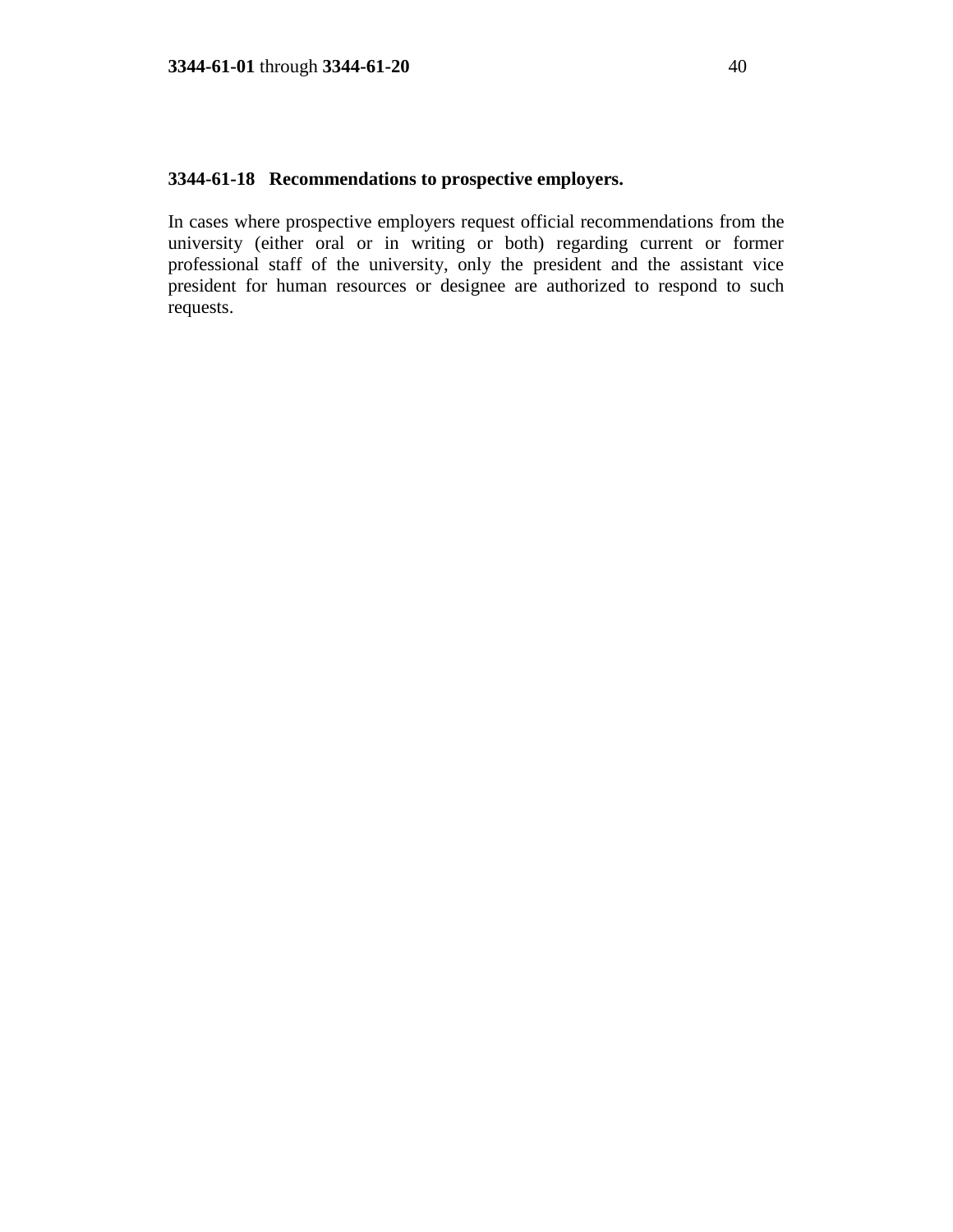# **3344-61-19 Severability.**

If any rule, section, paragraph, subdivision, clause, sentence or phrase of this chapter will for any reason be held illegal or unenforceable, such decision will not affect the validity of the remaining portions of the chapter. If any provision of this chapter contains ambiguity, which may be construed as either valid or invalid, the valid construction will prevail.